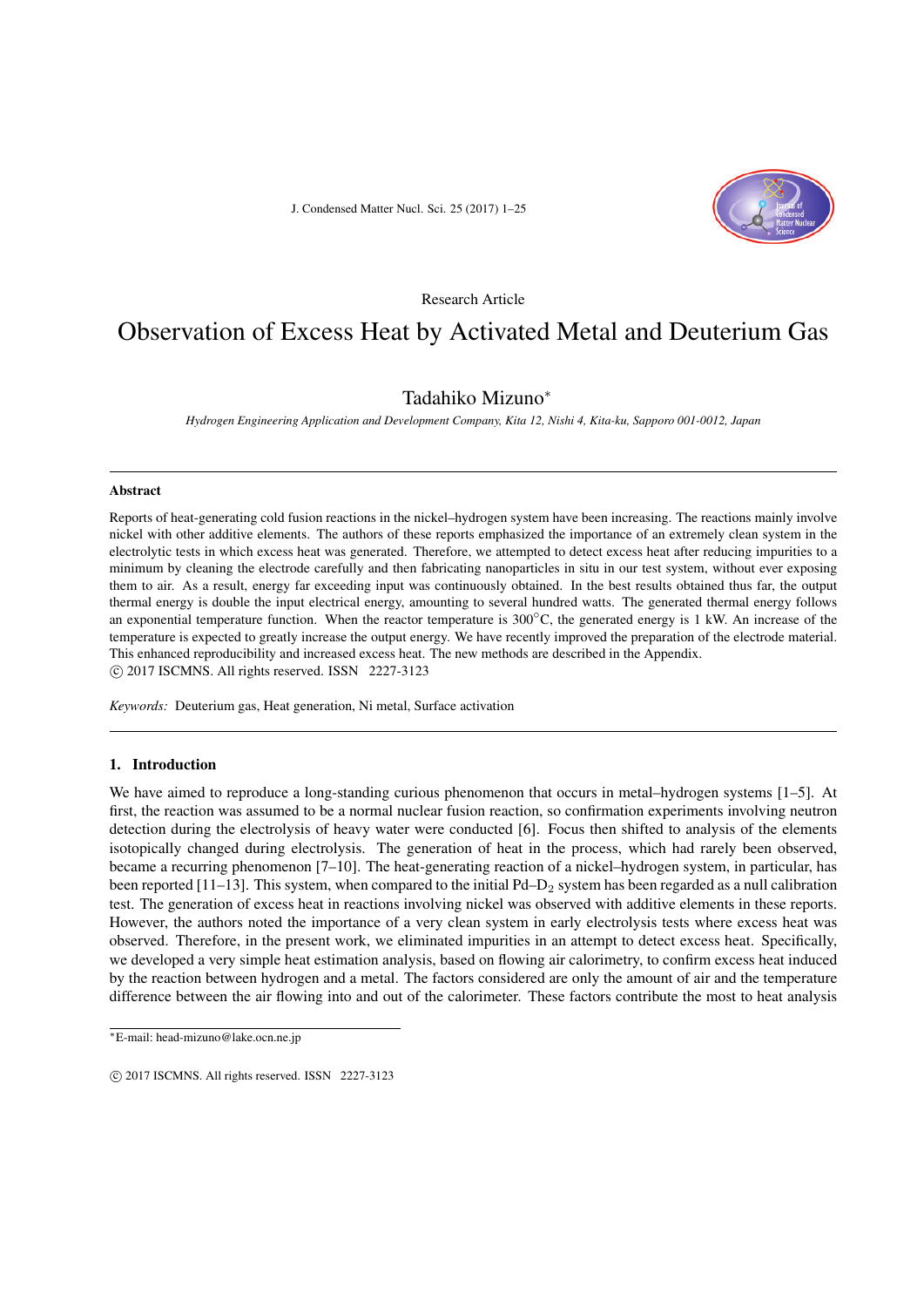2 *T. Mizuno / Journal of Condensed Matter Nuclear Science 25 (2017) 1–25*



Figure 1. Photo of the reactor body. The upper part is the electrode inlet part, on the left is the viewing window, and the gas valve is seen on the right. A heating wire is wrapped around the reactor body center part. The connecting wire and platinum temperature sensor can be seen.

and can easily be used estimate the excess heat. In this paper we describe the excess heat in a simple metal–hydrogen system.

## 2. Experiment

#### 2.1. Reactor body

The reactor body is a cruciform cylindrical shape as shown in Fig. 1. All parts are connected with metal seal flanges. The upper part of the reactor comprises the heater power inlet, the high-voltage discharge electrode, and a thermocouple. Several platinum temperature measuring elements (Okazaki; Pt AA class *±*(0.1+0*.*0017*|t|*) *−* 196 *∼* 450) were installed in the reactor. As shown in Fig. 1, there is a Kovar glass window on the left-hand side of the reactor, and a pressure gauge; and a mass spectrometer valve and the gas inlet valve is on the right-hand side. A vacuum evacuation system and a quadrupole gas analysis system are connected to the body.

The reactor is made of SUS 316. Its volume is  $2740 \text{ cm}^3$  and its weight is 20.3 kg.

#### 2.2. Reaction material

The inner wall surface of the reactor was covered with two pieces of nickel mesh (99.9%, Ni 200 alloy, 180 mesh, Inada Wire Mesh Co. Ltd.) the wire diameter is 0.055 mm, the total wire length is 896 m, and the surface area is 0.31 m<sup>2</sup>. Each mesh was  $300 \times 300$  mm<sup>2</sup> and composed of 0.15-mm-diameter wire; the opening size was 180 mesh, and the total weight was 23 g. Figure 2 is a photo of the Ni mesh. The Ni mesh is first degreased with detergent. It is then installed against the wall inside the reactor.

The two meshes were installed in the center of the reactor inner surface. The nickel meshes were unrolled and pressed with a nickel plate (thickness 0.5 mm, width 5 mm, length 500 mm) against the reactor inner surface to ensure contact with the inner wall of the reactor, which is necessary to maintain thermal conduction. Figure 3 shows a view of the mesh and the reactor. The mesh is in tight contact with the inner wall of the reactor. This photo shows the reactor, flange, and mounting hole. A copper gasket can be seen on the flange surface. The Ni mesh in the reactor and body is prepared by cleaning with high temperature pure water for 1 h, and washed with alcohol and acetone.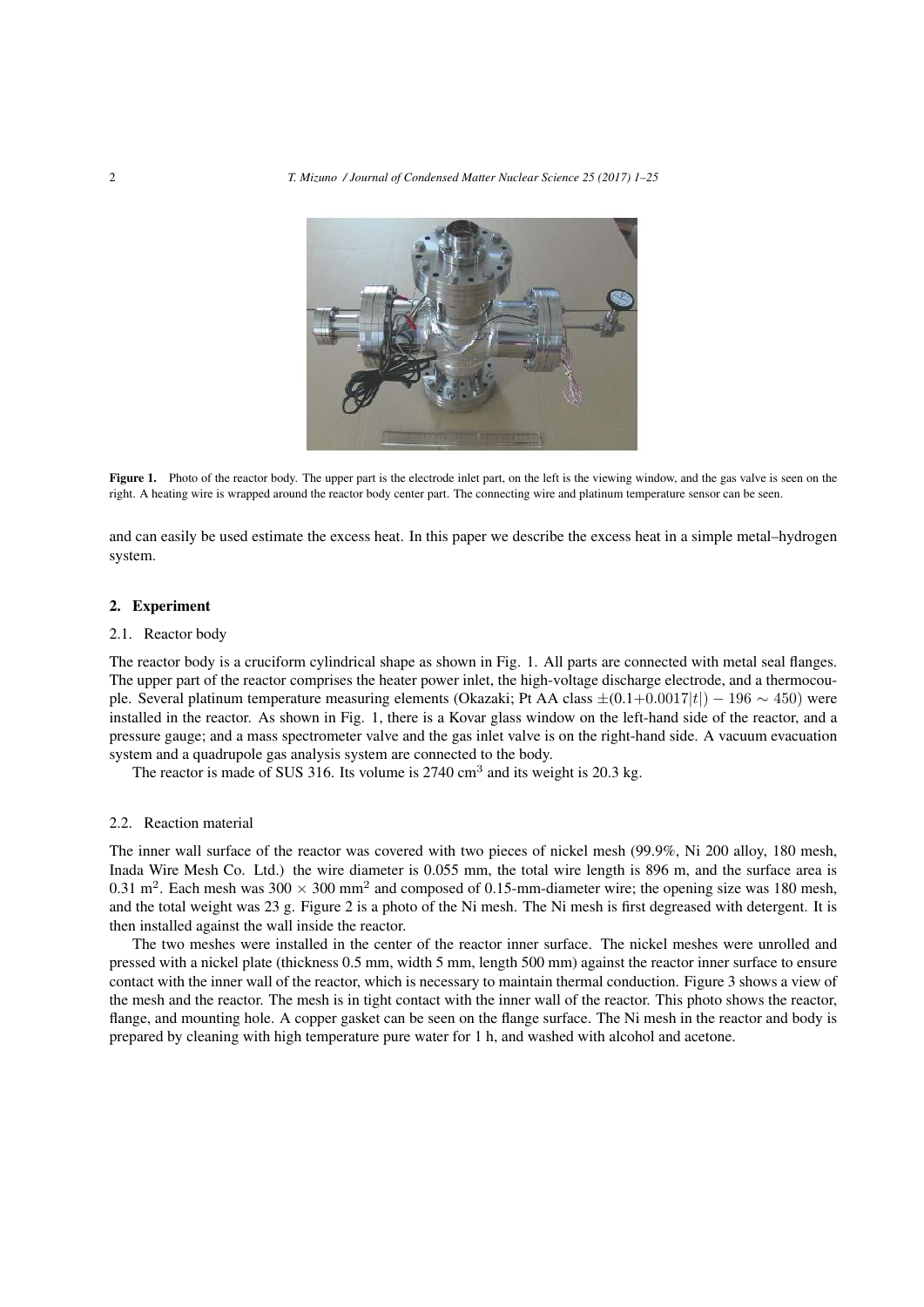

Figure 2. Nickel mesh as reactant,  $30 \text{ cm}^2$ ,  $200 \text{ mesh}$ . This photo shows the two meshes overlapped.

## 2.3. Inner arrangement of reactor

Figure 4 shows the upper parts of the reactor and cross section of the reactor. Two high-voltage electrodes and one electric power inlet for a small ceramic heater and an inlet for a thermocouple were installed in the reactor as shown in the left-hand side of Fig. 4. In Fig. 4, the electrode on the left-hand inside the reactor, which was for discharge, was a 50-mm-long, 3-mm-diameter palladium tube wound with 200 mm of 1-mm-diameter palladium wire (weight 2.82 g). This electrode was insulated from the reactor body. The gas temperature around the electrode was measured with a stainless-steel-coated K-type thermocouple with a diameter of 1.6 mm and a length of 300 mm. The thermocouple was insulated in a 3-mm-diameter, 100-mm-long alumina tube to prevent it from being affected by the plasma discharge. The other input terminal is for high voltage power supply to the Pd wire wound around the heater. The tip of this terminal leads to the Pd thin wire wound around the heater. A high voltage current is supplied from the terminal to the



Figure 3. View of Ni mesh in the reactor.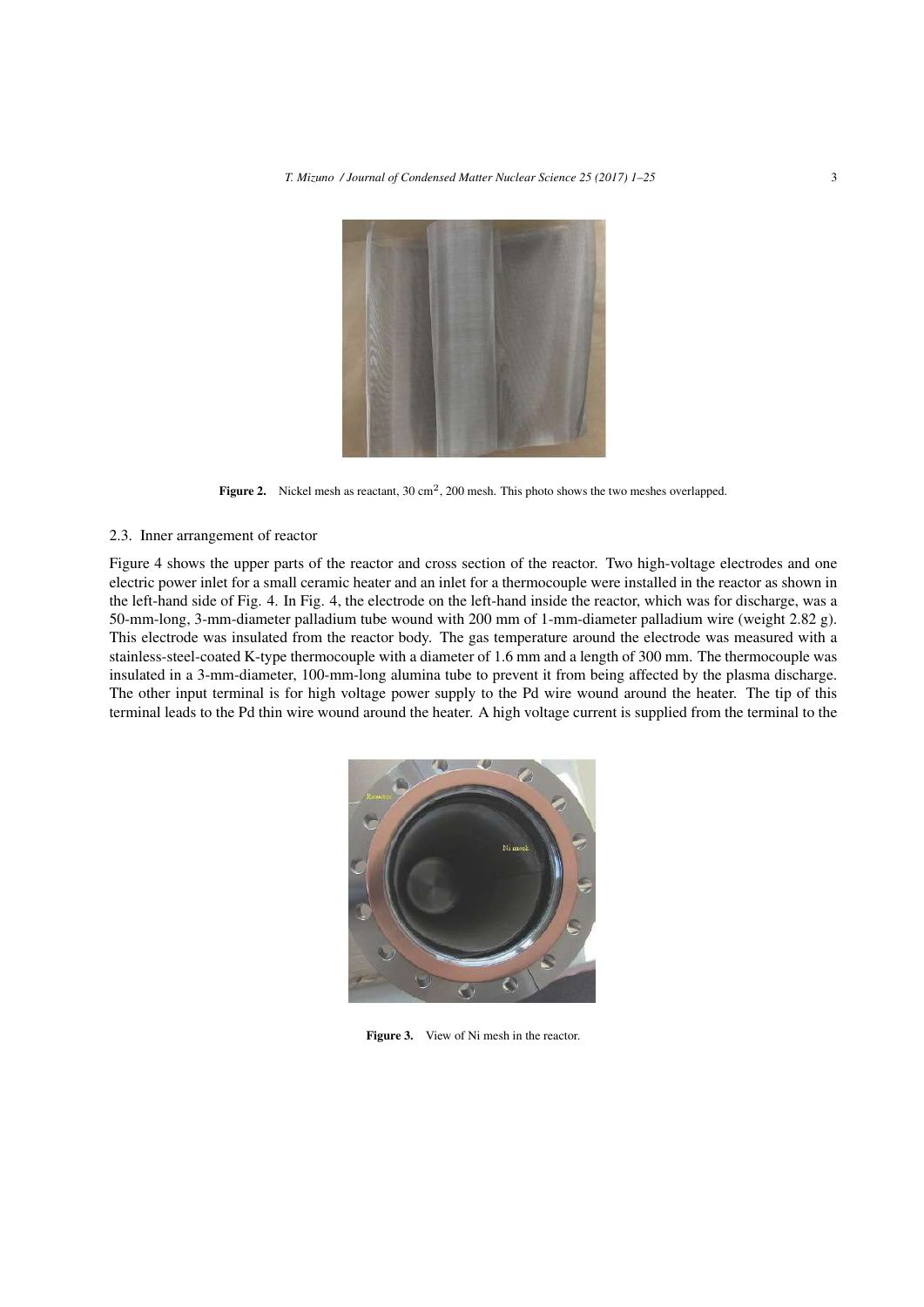

Figure 4. Schematic representation of electrode and cross section of reactor.

Pd fine wire. An aluminum ceramic heater with a maximum temperature of 1000*◦*C was positioned in the reactor's center. The heater was  $30 \times 30$  mm<sup>2</sup>, with a thickness of 2 mm. A K-type thermocouple was positioned near the heater. A palladium wire with a diameter of 0.3 mm length 200 mm, was wound around the heater.

The cross section in Fig. 4 (right-hand side) shows the electrodes inside the reactor, and the internal ceramic heater. It also shows the condition of the nickel mesh. The figure is a conceptual diagram, but it depicts the internal state accurately. In this figure, a heater, valves, and so on are drawn around the reactor body. This is explained below.

Figure 5 shows a photo of the tip of the ceramic heater, Pd fine wire and Pd discharge electrode in the reaction



Figure 5. View of the electrode and heater in the reactor.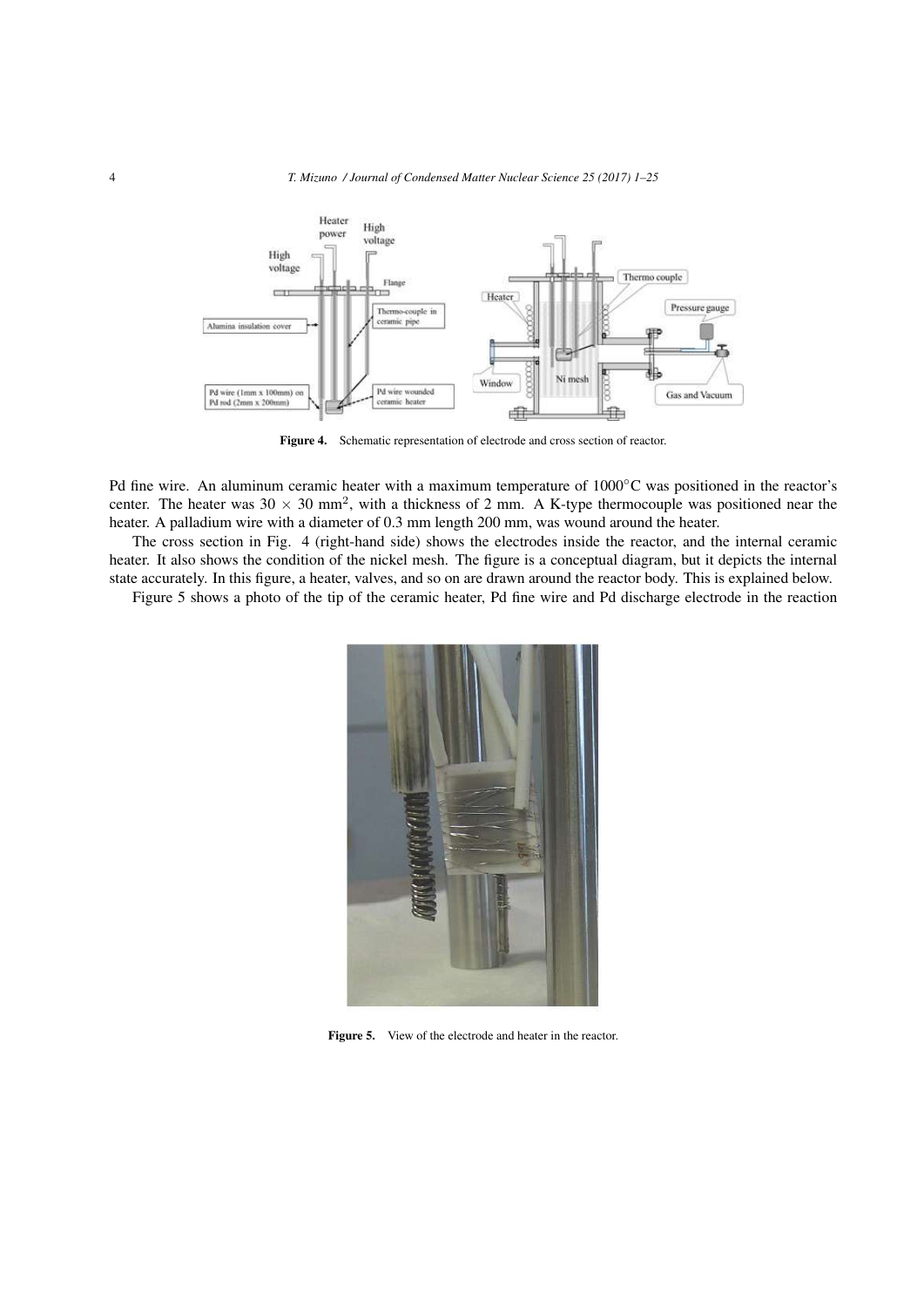

Figure 6. Photo of plasma state when discharging by applying a high voltage to the Pd thin wire on the ceramic heater.

reactor. In the photograph, two thick metal columns are provisional supports are needed while working to attach the electrodes. They are removed when the structure is placed in the reactor body. Pd fine wire is coarse wrapped around the ceramic heater. This heater is heated to evaporate the Pd metal. There is a Pd rod to supply high voltage current under the heater, and a thin wire is wound around it. The ceramic tube on the upper right of the ceramic heater is in contact with the heater. A thermocouple is contained inside this ceramic tube. Two ceramic tubes at the top of the heater are for the power supply to the ceramic heater, with a small copper wire.

#### 2.4. Reactor heater

A 2-m-long heater of stainless sheath was wrapped around the reactor body. Its purpose was to heat the nickel mesh in the reactor. The heater capacity is 100 V, 600 W, with a maximum temperature of 500*◦*C. Six platinum temperature measuring elements were attached to various parts of the reactor. The heater was covered by thick aluminum tape around the heater several times to make the temperature distribution of the reactor uniform, as shown in Fig. 1.

#### 2.5. Preparation of reacting material

The Ni mesh around the inner surface of the reactor is discharged by high voltage of DC current between the wire around the heater electrode and another Pd wire electrode. The reaction gas is 99.9% pure deuterium (Nippon Oxygen). The electrode preparation treatment procedure is as follows:

- (1) The gas in the reactor is evacuated to several Pa of pressure.
- (2)  $D_2$  gas is supplied to the reactor at several hundred Pa.
- (3) Electric power to the heater around the reactor is supplied at 50 W for 10 h, and the temperature of the reactor reaches around 50*◦*C.
- (4) The gas in the reactor is evacuated to *∼*40 Pa.
- (5) High voltage is supplied to the wire around the ceramic heater. Plasma is formed. At this stage, if the plasma is difficult to generate you can increase input voltage, but it is better to keep the  $D_2$  gas pressure below 50 Pa. The current becomes stable at *∼*40 mA. The state of the glow discharge at this time is shown in Fig. 6. Gas is emitted from the heater wound around the ceramic, and the light from the gas can be seen. The part covered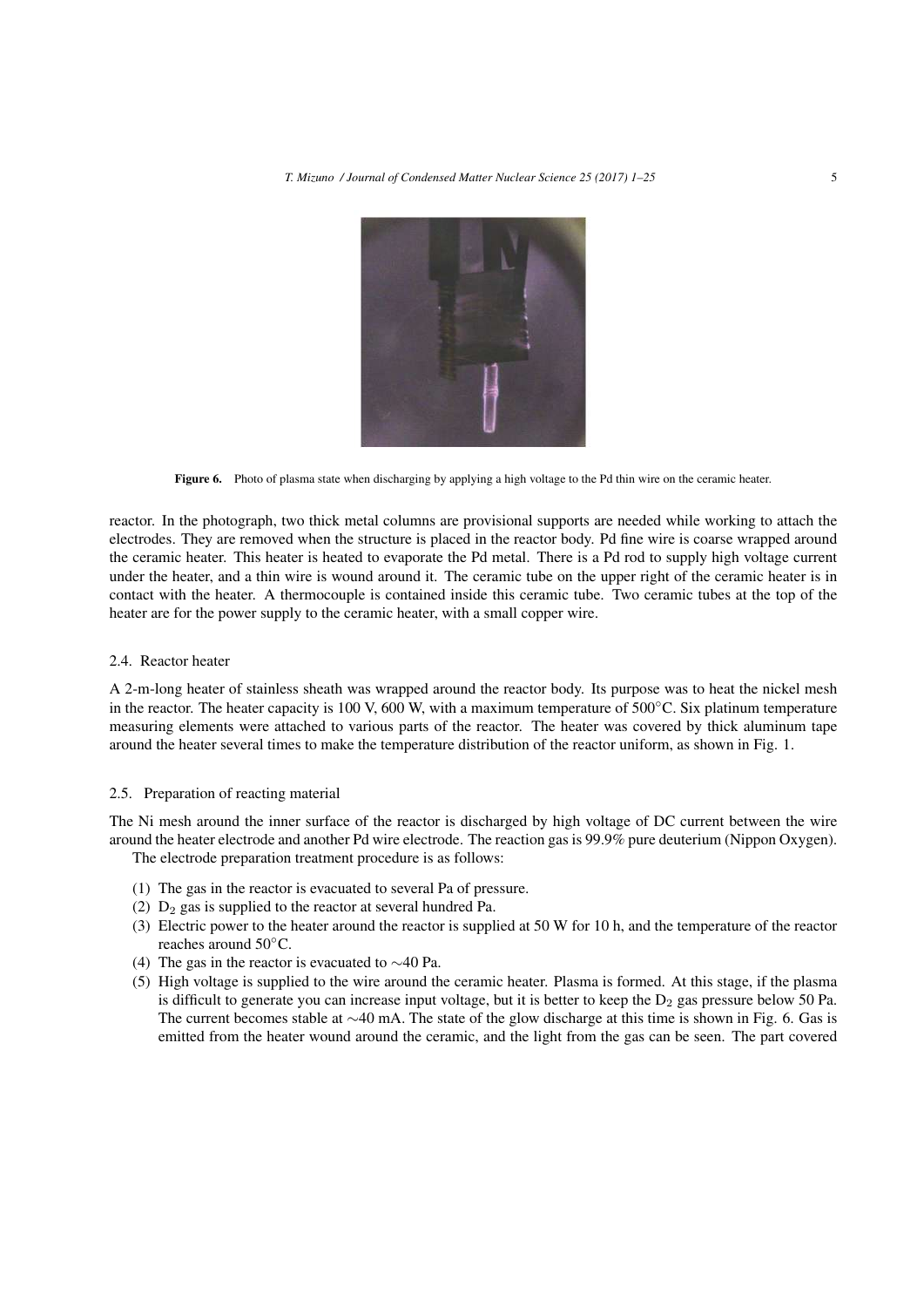

Figure 7. Photo of plasma state in which a high voltage is applied to the Pd thin wire on the ceramic heater.

with the lower pink and violet color plasma is Pd winding which supplies high voltage to the Pd thin wire. It is still covered with same color of plasma and gas which is released from the inside of the reactor.

This discharge is continued for several hours. With this process, the pressure in the reactor increases over time. This is because gases absorbed in the sample and the reactor body are released. If this gas release stops and the pressure does not change, the discharge can be stopped.

Additional procedures are performed:

- (6) When the impurity gas release stops, gas inside the reactor is again evacuated while heating the reactor body.
- (7) New  $D_2$  gas is then supplied at 50 Pa, with 100 W of input power to the reactor heater. When the temperature has stabilized, that is, when it reaches approximately 100*◦*C, the high voltage current is again supplied to the Pd fine wire around the ceramic heater. Discharge starts at around 500 V. If the glow discharge does not appear, voltage is increased until it appears. The discharge is continued for several hours. Then the pressure in the reactor is increased again.
- (8) The pressure inside the reactor finishes increasing, and when stabilized, the reactor is again evacuated.

During Steps 7 and 8 the reactor temperature is gradually raised up to 350*◦*C. When residual gas stops coming out from the reactor and the amount of  $D_2$  gas component is large, a light blue discharge appears, as shown in Fig. 7. This is observed at a pressure of less than 5 Pa. When the impurity gas disappears, while keeping the reactor temperature high, the  $D_2$  gas is finally supplied at 500 Pa and the heating of the reactor is stopped. The operator then waits until the temperature drops to room temperature.

When the temperature drops to room temperature, gas is evacuated from the furnace down to 50 Pa or less. Thereafter, a current with a high voltage of 500 V is supplied to the electrode on which the Pd wire is wound around the Pd rod. If discharge is difficult to start, the gas pressure is lowered to about 10 Pa and voltage is raised high. The current at that time is about several 10 mA. This discharge is continued more than several hours.

Since  $D_2$  gas comes out from the Pd rod and wire at the beginning of the discharge, the plasma covers the entire electrode as shown in Fig. 8. After that, when the gas is exhausted from the wire and rod, the whole inside of the reactor emits blue plasma as shown in Fig. 9.

After this processing, the final step is taken. Keeping the pressure intact, electric power is supplied to the ceramic heater, and the ceramic heater temperature is raised to 700–800*◦*C. Figure 10 shows a photograph at the time of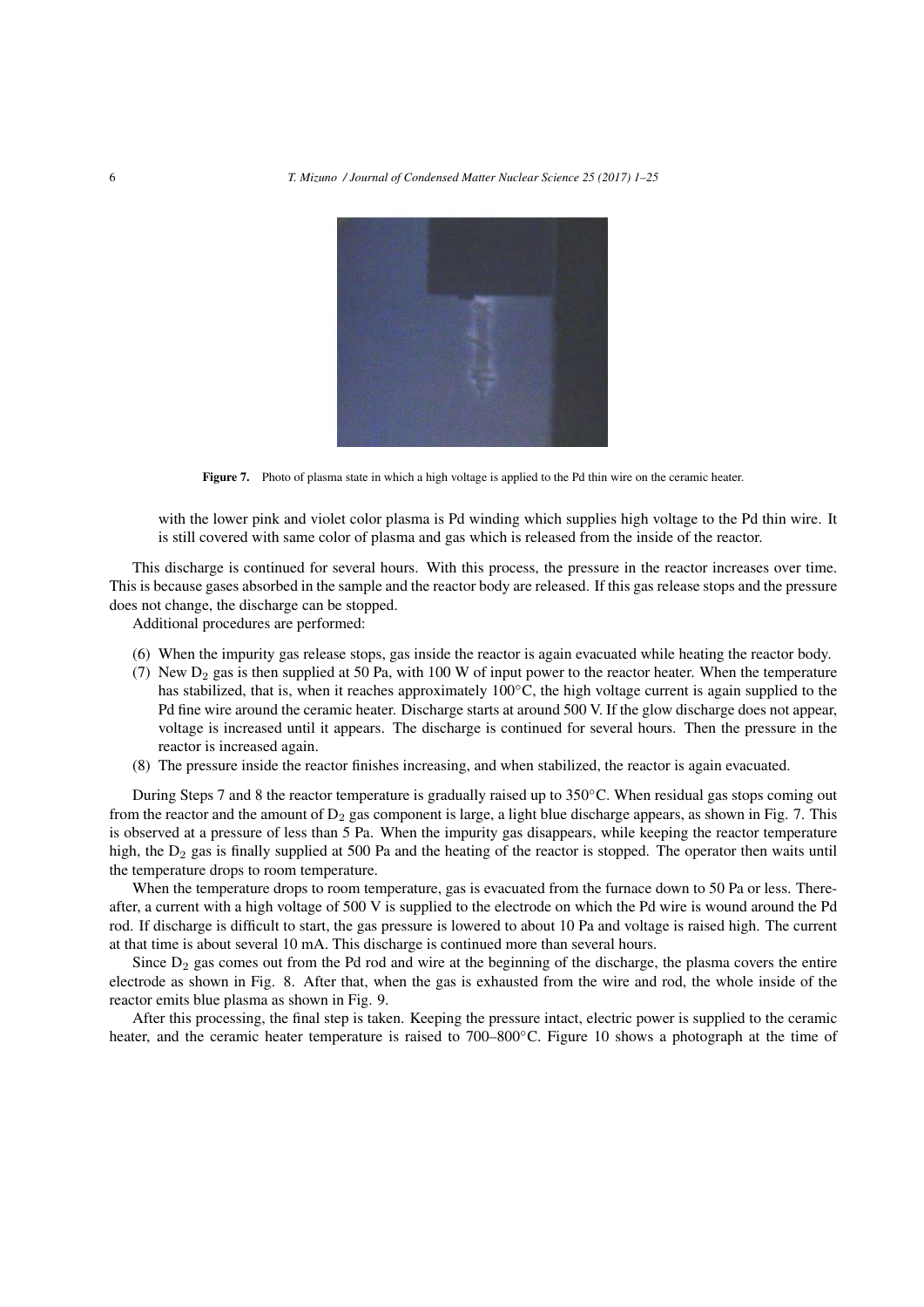

Figure 8. Photo of plasma.

heating by the ceramic heater. The heater shows red incandescence. This state is continued for about 10–20 h, and Pd is deposited on the nickel surface. Doing this produces the conditions needed to generate excess heat.

#### 2.6. Air flow measurement for heat calibration

The same type of reactor is used in the calibration, and is installed as a control for calibration of the heat balance in the enclosure described below. The design, size, weight, and shape of this calibration reactor are exactly the same as the reactor used for testing. The internal reactants are the same nickel, of the same weight, size, dimensions and position. Both are washed and wound the same way. However, excess heat is not produced by the calibration electrode even though deuterium gas is added to the cell, because the nickel material is not processed as described in Section 2.5.

Figure 11 shows the test and calibration reactors. The latter reactor is placed in the calorimeter to obtain test and calibration data, and to demonstrate a heat balance of zero. Both reactors are shown in the photo. These can be tested



Figure 9. Photo of plasma.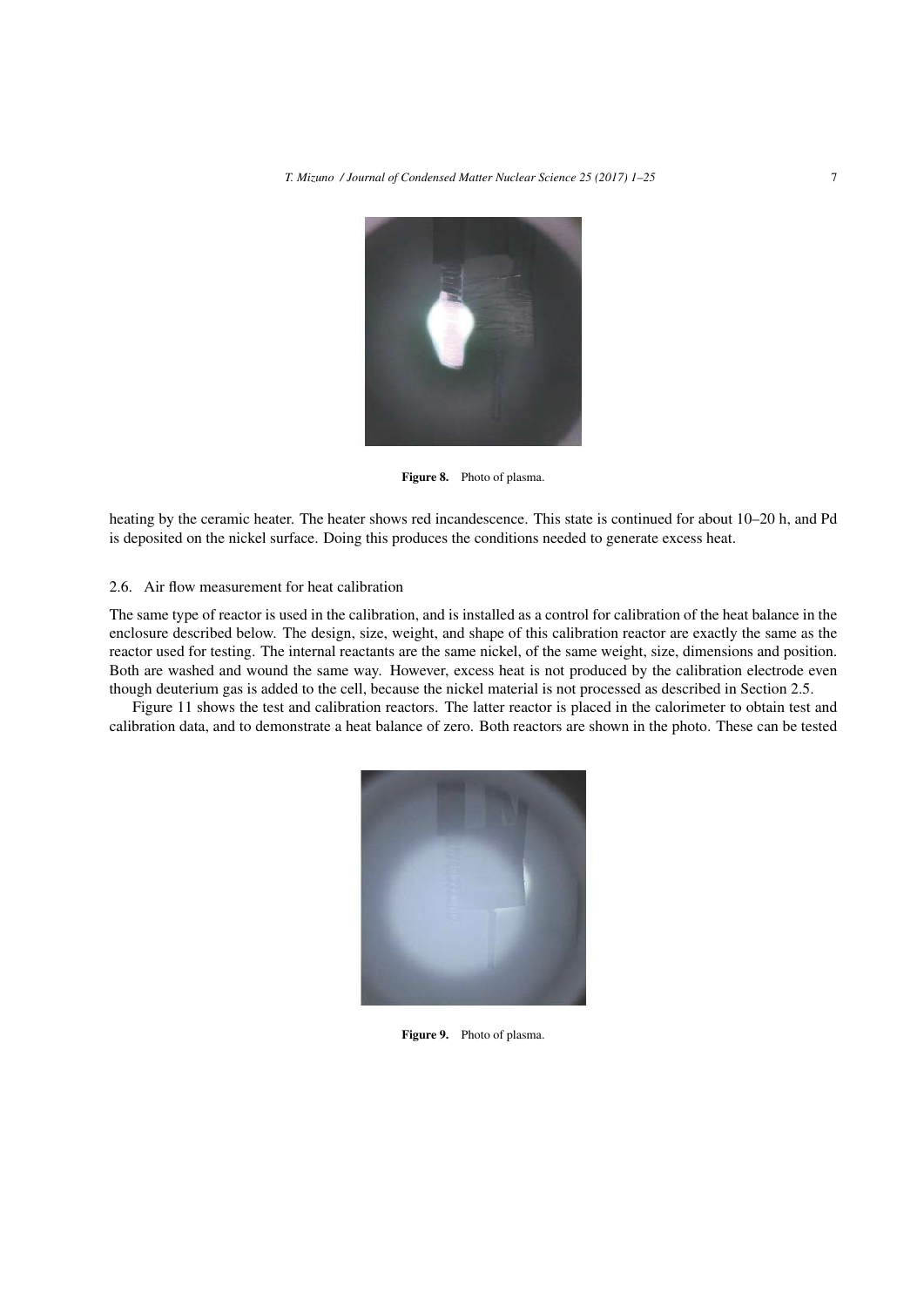

Figure 10. Photo of the ceramic heater.

separately, or at the same time. In this photograph, the calorimeter enclosure is removed. This enclosure will be described below.

The test or calibration reactor were placed in an enclosure, which is an acrylic box (Fig. 12) width 0.4 m, depth of 0.75 m, and height 0.7 m. Air-passage openings of 50-mm-diameter were made at the top and the bottom side of the box. A blower of 12 V, 0.6A, 7.2 W was installed on the top air-passage port. A platinum temperature sensor was positioned in the air outlet pipe of the blower set in the top hole of the box, and another sensor was positioned at the bottom air inlet hole. The blower is made by Sanyo Denki Instruments (San Ace B97, Model 109BM12GC2-1) and it is shown in Fig. 14. The periphery of the air outlet was covered with a paper cylinder having a length of 200 mm, and



Figure 11. Photo of the reactor.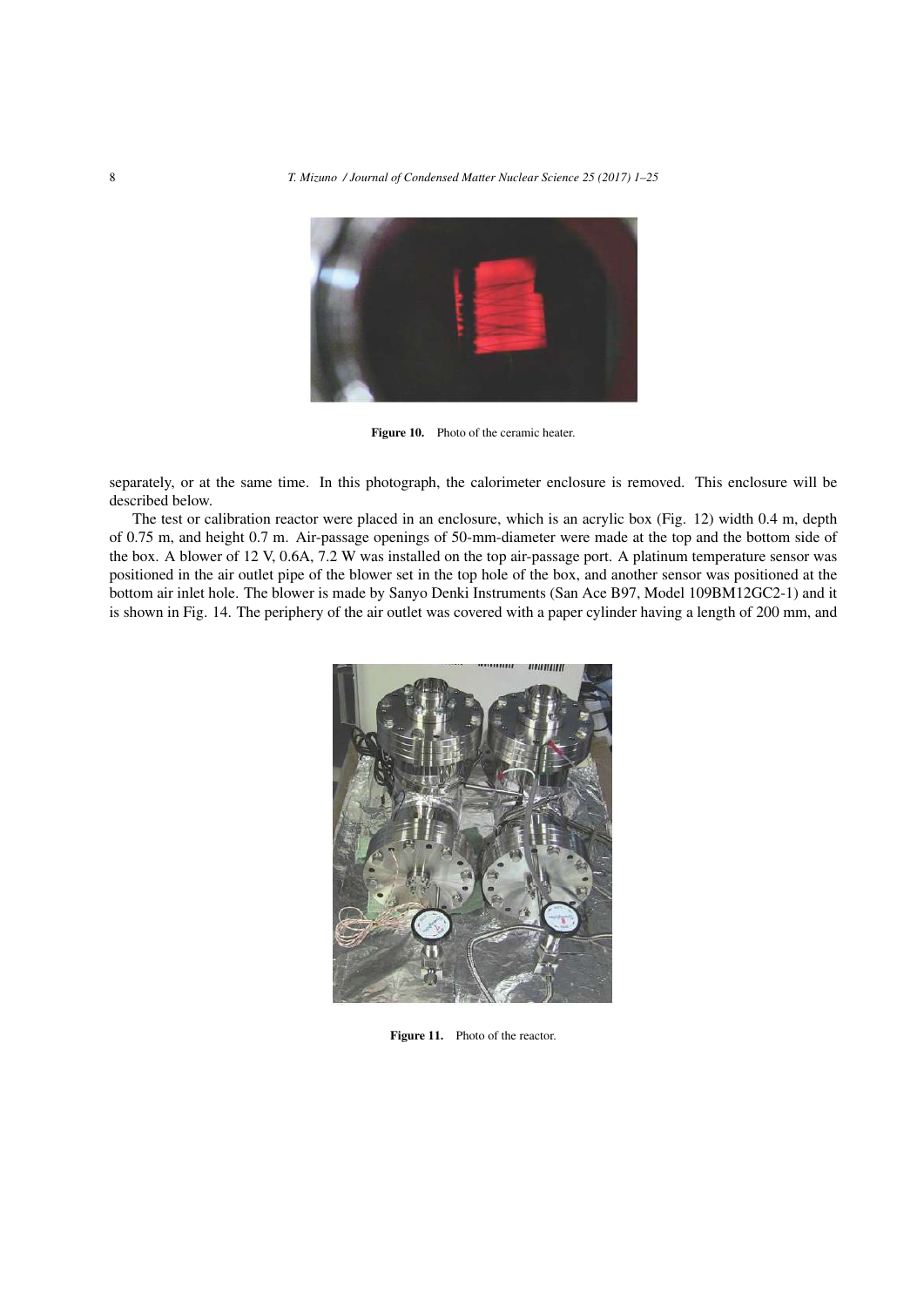

Figure 12. Photo of the acrylic calorimeter enclosure.

the periphery thereof was further wrapped with aluminum foil insulation.

The blower was supplied with 5 W (constant voltage of 12 V, 0.42 A). The voltage and current data of the blower were continuously recorded by a PC. The air flow rate of the blower was calibrated with a digital anemometer (Custom Co. Ltd. CW-60) that shows Fig. 15. The thermoelectric anemometer ranged from 0.2 to 20 m/s, the resolution was 0.1 m/s, and the measurement temperature range was 0–50*◦*C. The temperature of the air outlet and the wind speed were measured continuously by the equipment by the location of the outlet. In this way, the air leaving the blower was sufficiently agitated. An anemometer equipped with an air volume and a thermometer was used to confirm that both the wind speed and temperature were uniform. From the air volume and the air heat capacity, the temperature at the outlet from the box rises by about 0.05*◦* per 1 W power input. Since the resolution of platinum temperature sensor is



Figure 13. Schematic of measurement system.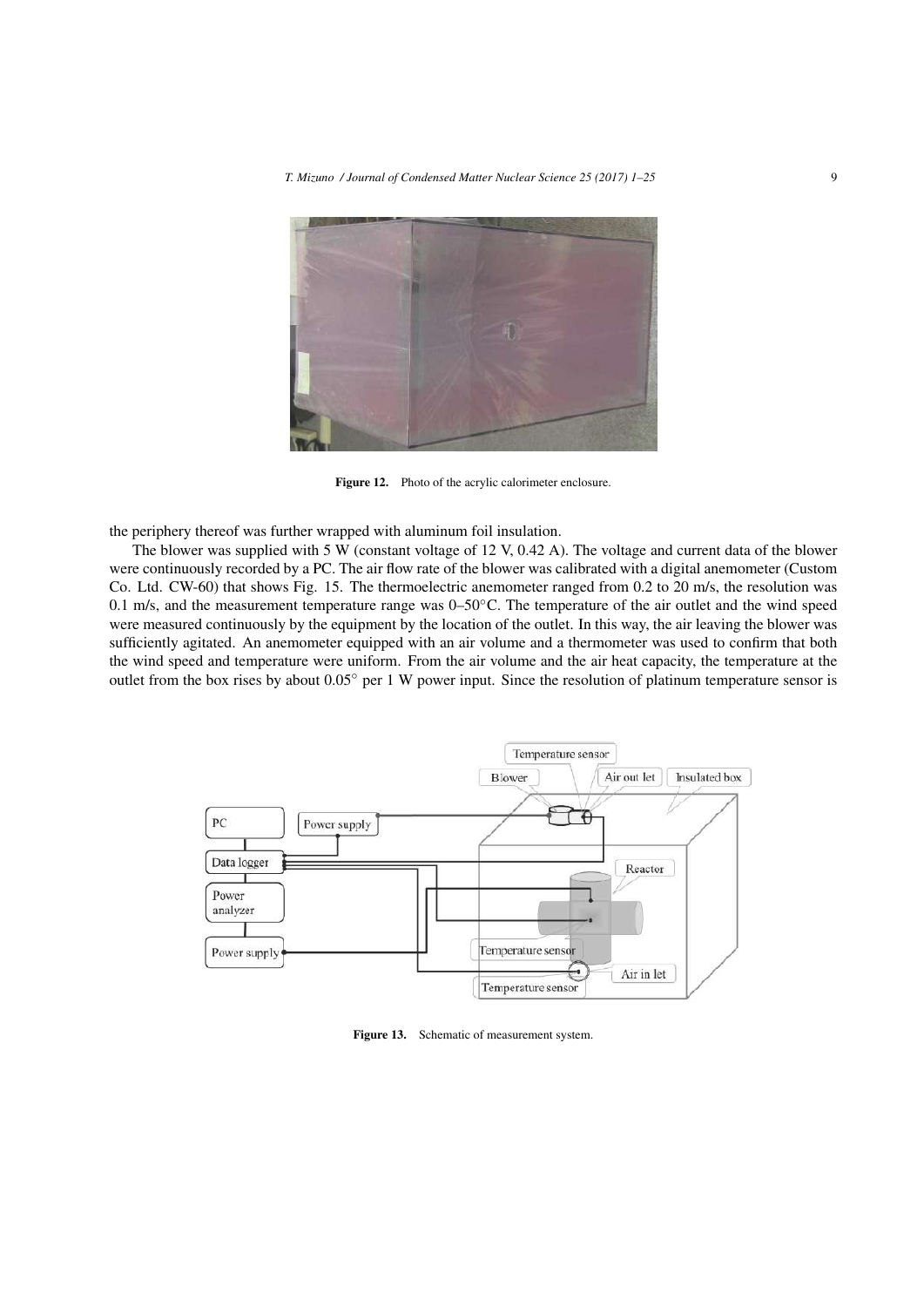

Figure 14. Photo of blower.

0.1*◦* , power can be measured to the nearest *∼*2 W.

Figure 13 shows a schematic of measurement system. The test reactor and calibration reactor are set in the center of the enclosure, and the control and the measuring system is shown on the left-hand side.

The rectangles in the lower left of the figure represent the input power supply, the power input analyzer (Yokogawa, PZ 4000), the data logger (Agilent, 34970A), and the PC for data acquisition. A capacitance diaphragm gauge (MKS Co. Ltd.) was used as the reactor's inner gas-pressure gauge. Data from six reactor temperatures, electric power to the test reactor that is processed by the power-meter, electric currents and voltages for the power supply of the blower, and the temperatures of the inlet and the outlet air flows were collected by a data logger and recorded to a PC every 5 s.

The reactor and the calibration reactor are set at the same position in the box. A constant volume of air was flowed from the bottom hole of the box. The air passes through, blowing on both the test reactor and the control reactor. It then goes out through the top hole of the box. The temperature of the inlet air was continuously measured with a platinum temperature sensor. A blower was installed at the upper air outlet port, and another temperature sensor was attached to the outlet hole. This sensor was installed at the air coming out of the blower.

The specific heat of constant pressure air of  $C_p$  is hardly affected by temperature. The  $C_p$  is described below. It is 1.005 J/g/deg at 273 K and 1.012 J/g/deg at 373 K and 1.026 J/g/deg at 473 K. The temperature of the air under test will be described later in the measurement example. In a typical measurement, the room temperature was 293 K and the maximum temperature of the air outlet was 333 K. In this case, the heat capacity of the warmed air increased by 0.3%. The temperature dependence of the heat capacity of air has a linear relationship with the temperature in the measurement range, and it can be expressed by Eq. (1). The first term and the coefficient of the second term of the equation are constants, and *T*out is the temperature of the air outlet. These temperatures are continuously measured at both the air inlet and outlet. However, the influence of the factor is 1/10 or less of the measurement error that is



Figure 15. Air volume measurement tool for calibration.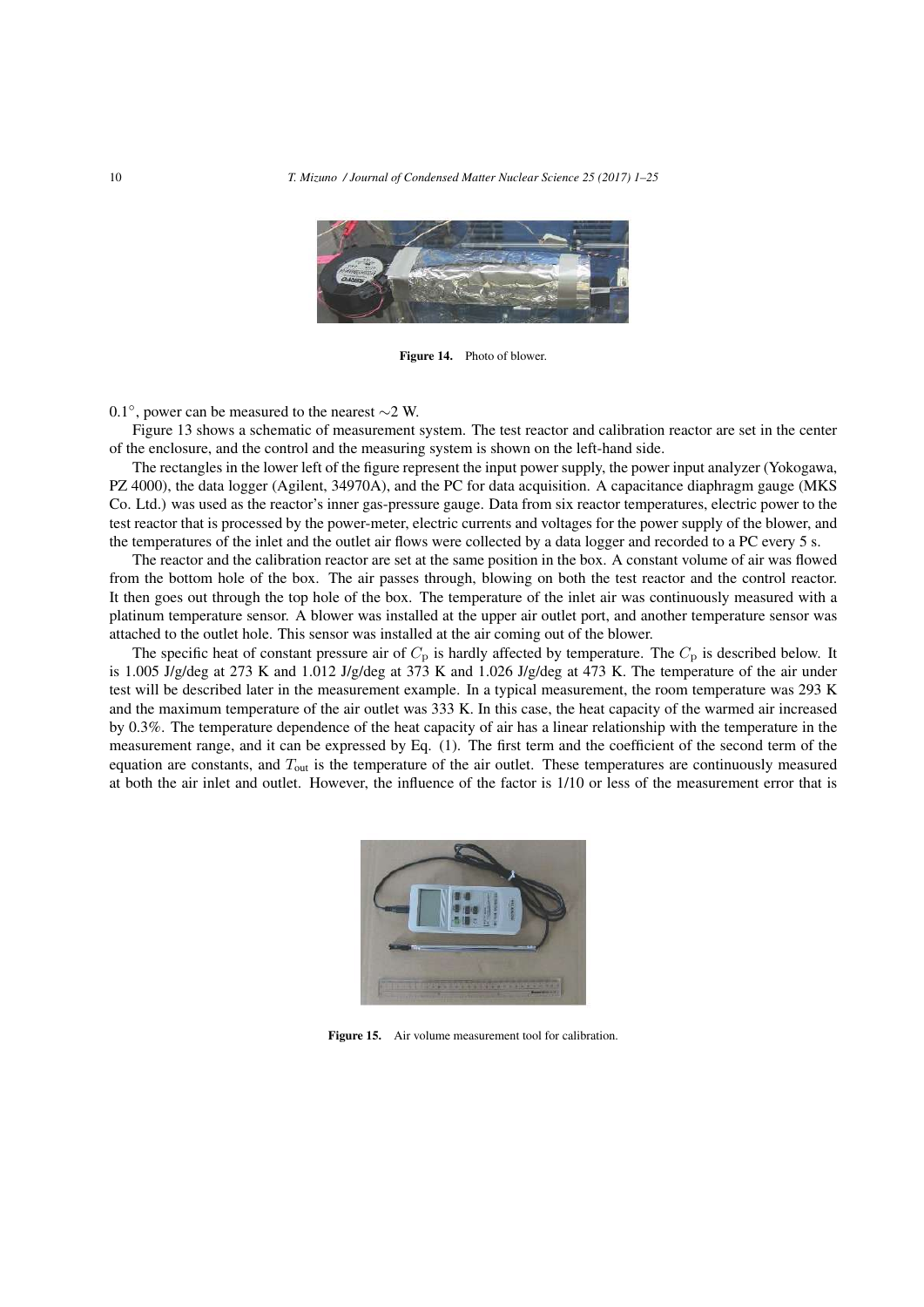

Figure 16. Photo of the measurement system and reactor in the shielding box.

described later.

$$
H_{\rm c} = 0.987 + 0.0000661 \times T_{\rm out}.
$$
 (1)

The thermal calculations were carried out as follows. The input energy  $H_{\text{in}}$  was estimated as Eq. (2).



Figure 17. Relationship between the input power and the air velocity of the blower.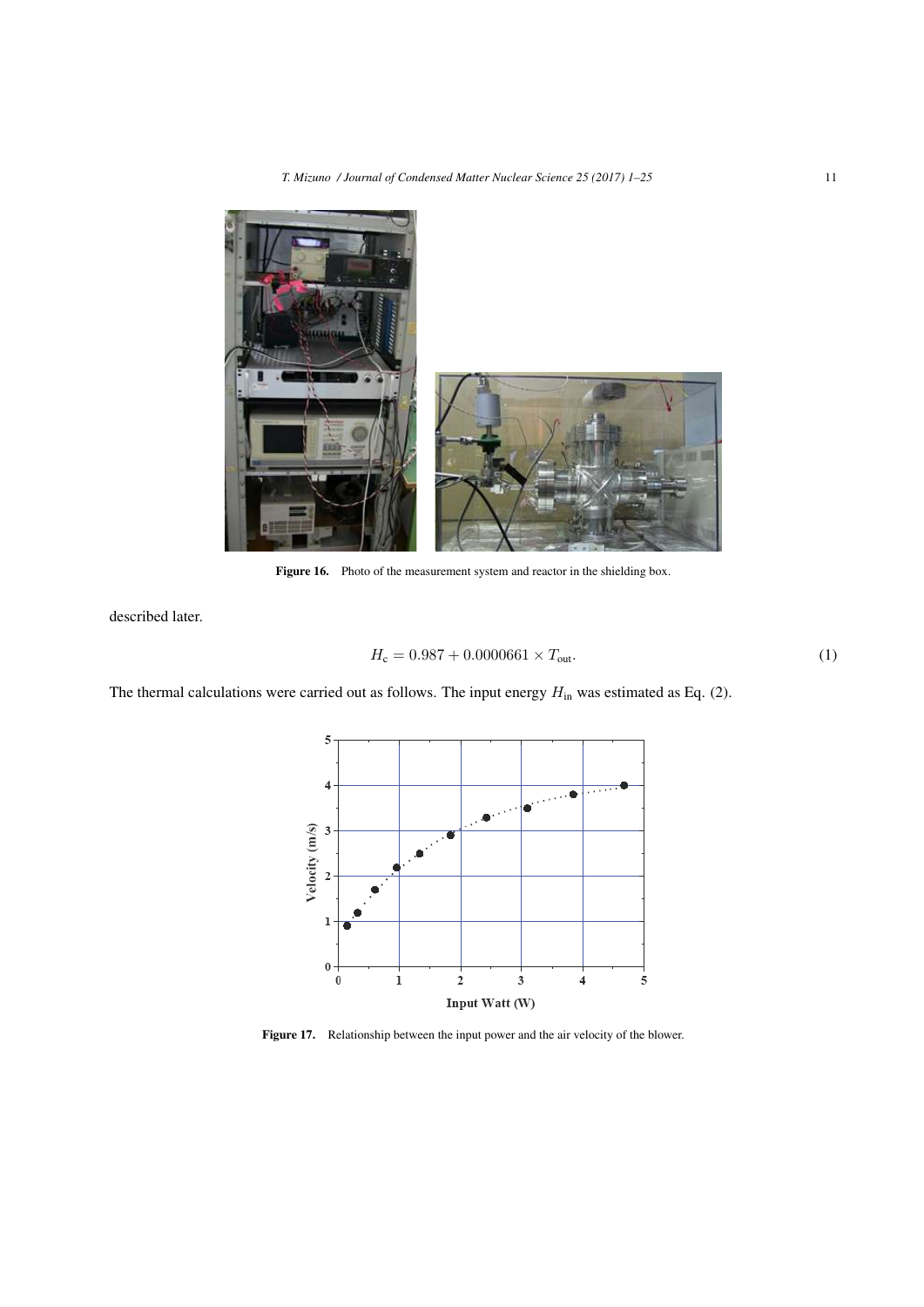

Figure 18. Changes of input and output power obtained reactor before excess heat generation treatment at 100 W of input power.

$$
H_{\rm in} = \sum_{0}^{T} \Delta W \times \Delta t,\tag{2}
$$

where ∆*W* is the power at each time and ∆*t* is the data integration time interval (24.47 s). Thermal output energy *H*<sub>out</sub> was calculated as Eq. (3).



Figure 19. Temperature changes for outside body of reactor center at 100 W of input power before excess heat generation treatment.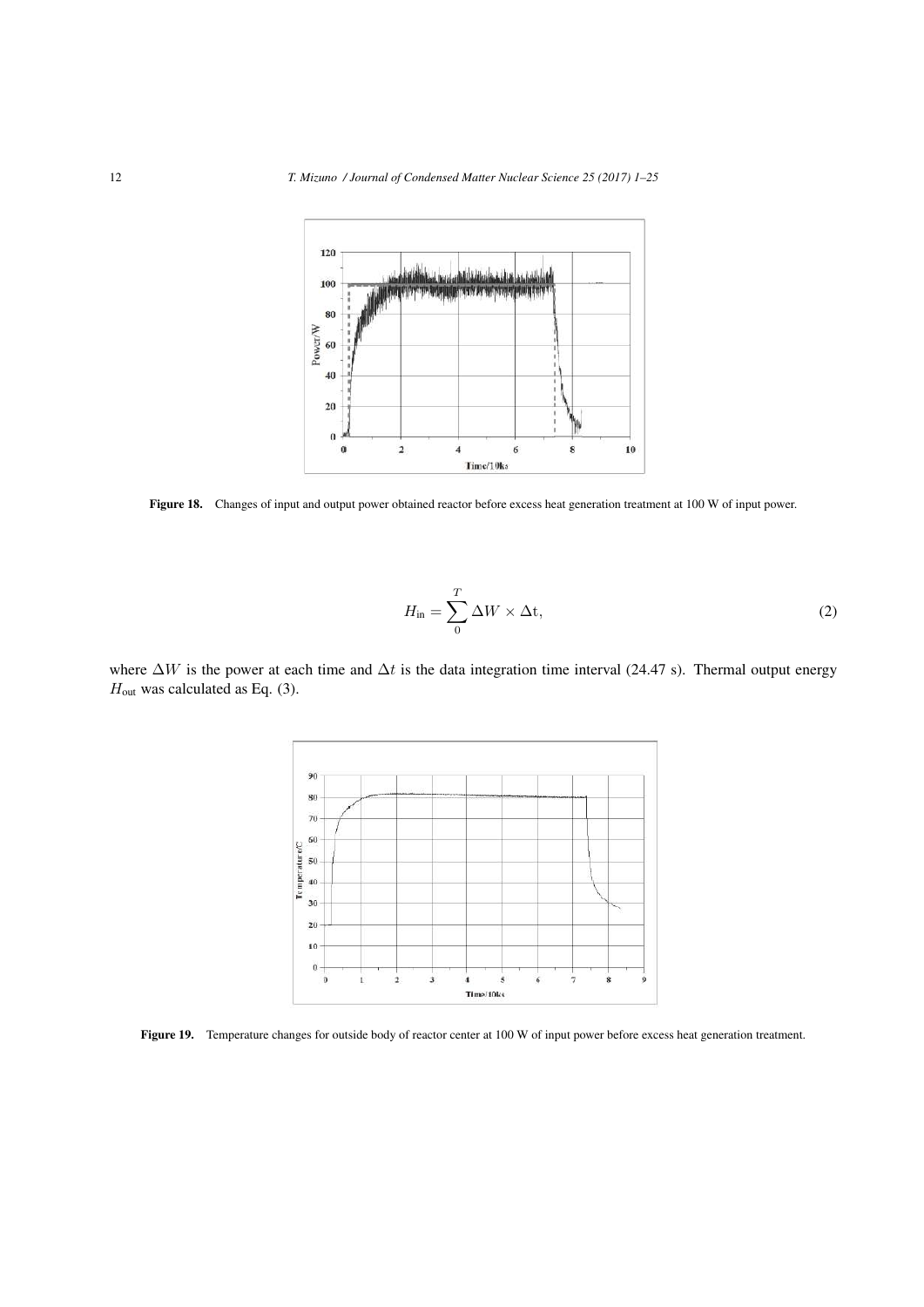

Figure 20. Temperature changes for inlet and outlet of the air at 100 W of input power before excess heat generation treatment.

$$
H_{\text{out}} = \sum_{0}^{T} \Delta V \, S \, \rho \, Hc \, \Delta t \, dT,\tag{3}
$$

where *V* is the wind velocity (m/s); *S* is the area of the air outlet,  $8.2 \times 10^{-3}$  m<sup>2</sup>;  $\rho$  is the air density, 1.293 kg/m<sup>3</sup> at 273.2 K. This value is numerically presented as Eq. (4).

$$
\rho = 3.391 \exp(-T_{\text{out}}/201.26) + 0.41529. \tag{4}
$$



Figure 21. Test results obtained reactor during activation at 100 W of input power.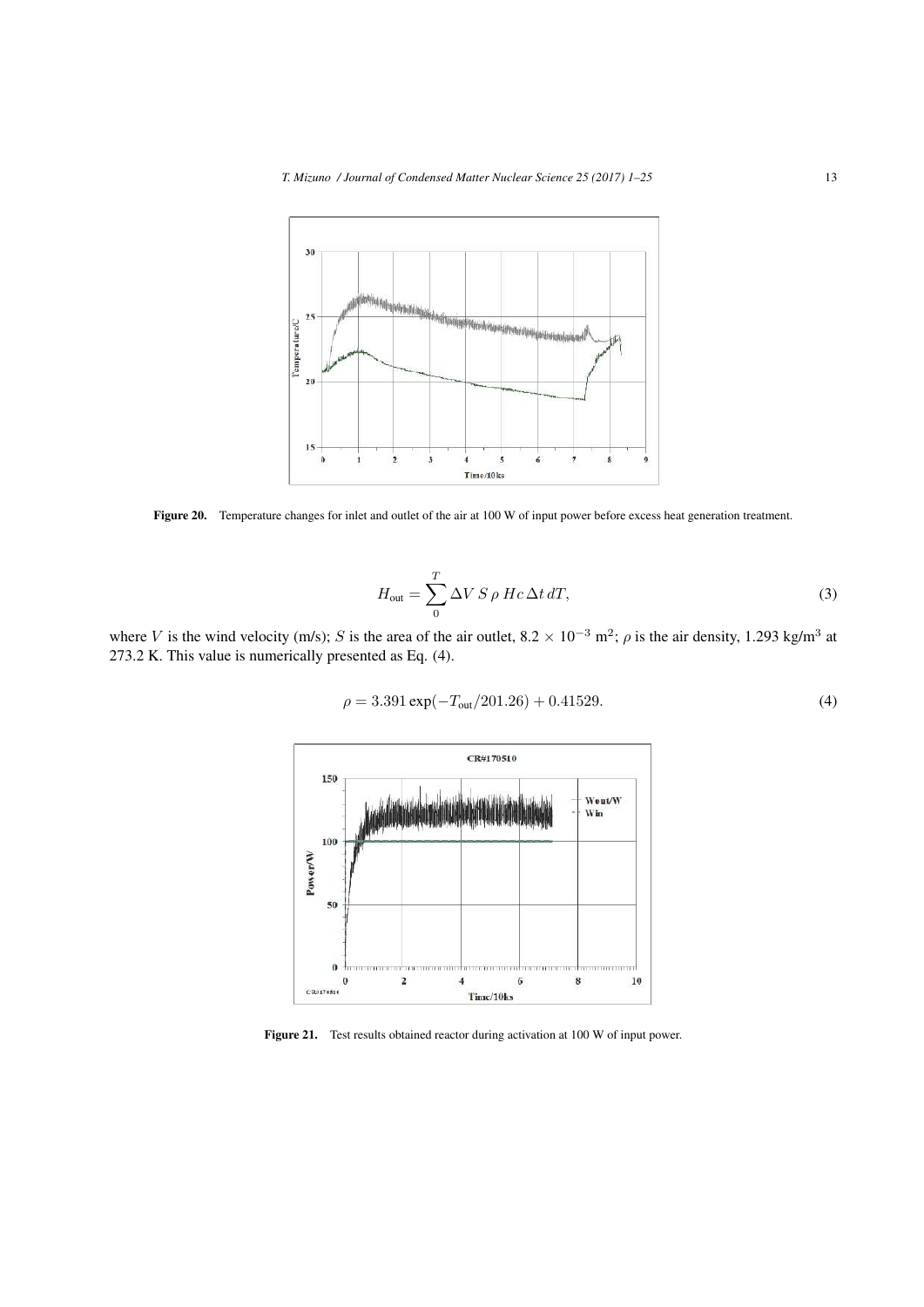

Figure 22. Temperature changes for outside body of reactor center at 100 W of input power during excess heat generation treatment.

The wind velocity at the flow meter was estimated by semi empirical Eq. (5).

$$
V = A \exp(-W_{b}/w) + B,
$$
\n(5)

where *A* is a constant,  $-3.7$ ;  $B = 4$ ;  $w = 1.375$ ;  $W<sub>b</sub>$  is the blower input (W); and dT is the temperature difference between the air inlet and the outlet, *T*out *−T*in. In calculating the caloric value of air, the caloric value varies depending on atmospheric pressure and humidity in addition to temperature. The atmospheric pressure was calibrated with a commercially available barometer made by Sunoh company and humidity by a measuring instrument made by Empex company. There was no significant change during the 80 ks measurement period.

Figure 17 shows the relationship between the blower input and the air flow rate obtained from the air volume calibration results. In this figure, the black circle is the measured value, and the dotted line is the approximate expression value obtained measured values and expressed by Eq. (5). Data corresponding to the input power for the blower were also collected during the test. Blower input power was approximately 4–6 W. These results indicate that the heat can theoretically be calculated from the air flow rate, the difference between the temperatures of the air in and the air out, and the air heat capacity. However, we also calibrated the heat balance with the control reactor.

In a usual test, the input power of the blower is 5 W, so the wind speed is 4 m/s. Since the air outlet sectional area is  $4.4 \times 10^{-3}$  m<sup>2</sup>, air volume of about  $1.6 \times 10^{-2}$  m<sup>3</sup>/s passes through the interior of the box. Since the volume of the box is 0.21 m<sup>3</sup>, if the air volume by the blower is 0.03 m<sup>3</sup>, the air in the box is replaced every  $\sim$ 13 s. We confirmed the flow of air using incense smoke. Air entering from the lower air inlet and directly hits the reactor body and then turns to the other side of the reactor. After that, the air rises to the top of the box and exits from the air outlet. We confirmed that the air passes through the entire interior of the box in a few seconds.

#### 3. Results

#### 3.1. Excess heat

The calibration test by control reactor results are shown in Fig. 18. Input power of 100 W was supplied for 2 ks to the control reactor. Output power increased until 20 ks, and then became constant. Input power was stopped at 73 ks and the heat output decreased to 0 W. The  $D_2$  gas pressure in the reactor is 760 Pa. The amount of deuterium gas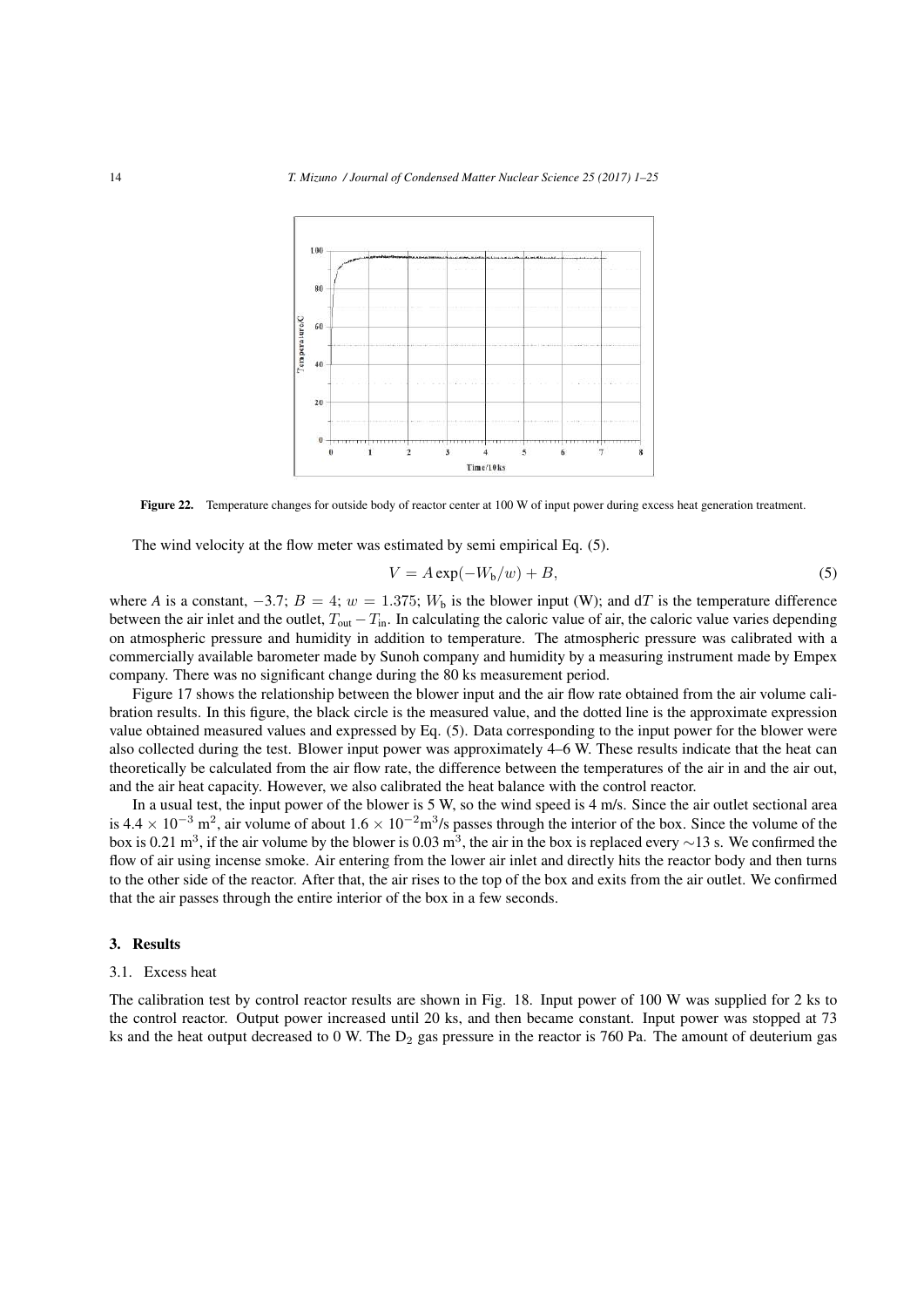

Figure 23. Temperature changes for inlet and outlet of the air at 100 W of input power before excess heat generation treatment.

is calculated as 20 cm<sup>3</sup> at the standard state. After reaching 100 W output, since there is no excess heat, it is almost constant at 100 W. The input was 100 W  $\times$  71.46 ks = 7.15 MJ, and the output was estimated as 7.05 MJ; thus, the output/input ratio was 0.986. We consider this a reasonable calibration of the control reactor, and we assume the heat unaccounted for was lost by radiation from the box.

Figure 19 shows the change in reactor temperature with input of 100 W to the reactor before excess heat is produced. The temperature is the central temperature outside the reactor body that is shown in Fig. 1. When the room temperature is 21*◦* , at the input of 100 W it reaches 80*◦* Celsius after 10 ks. However, the other parts of the reactor body are lower than this temperature. This temperature is the value of the highest reactor body part.



Figure 24. Changes for input and output power for the reactor after treatment of 100 W input.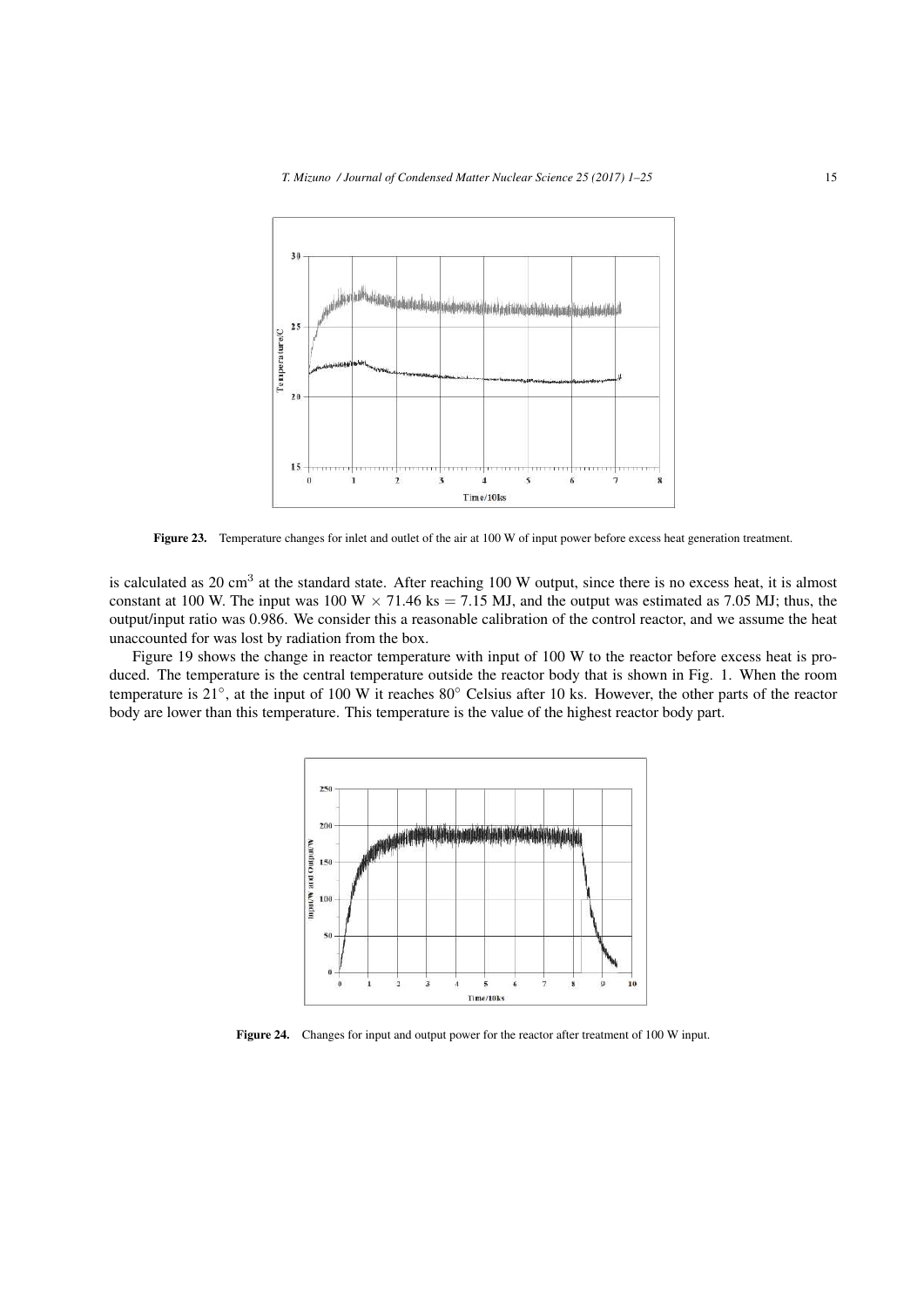

Figure 25. Temperature changes for various position of the outside body of reactor at 100 W of input power after excess heat generation treatment.

Figure 20 shows the temperature changes at the air inlet and outlet during the 100 W calibration. The temperature difference between outlet and inlet reaches 4.5*◦*C at 10 ks after input power is supplied. The inlet temperature is almost the same as the room temperature, which changes by about 5*◦* over the course of one day (i.e. 86 400 s), because there is no air conditioner in the laboratory. The air temperature changes, but the outlet minus inlet temperature difference is nearly constant.

Figure 21 shows the change in power in and power out when 100 W is input to the reactor during the treatment to produce excess heat. The  $D_2$  gas pressure in the reactor was 760 Pa, the same as before (Figs. 18 and 21). Compared to Fig. 18, the output reaches 100 W at 5 ks. This is because excess heat was already being generated, with output of almost 120 W. The input stopped at 70 ks. Thereafter, additional evacuation and discharge processing are performed to increase the amount of excess heat generation.



Figure 26. Temperature changes for inlet and outlet of the air at 100 W of input power after excess heat generation treatment.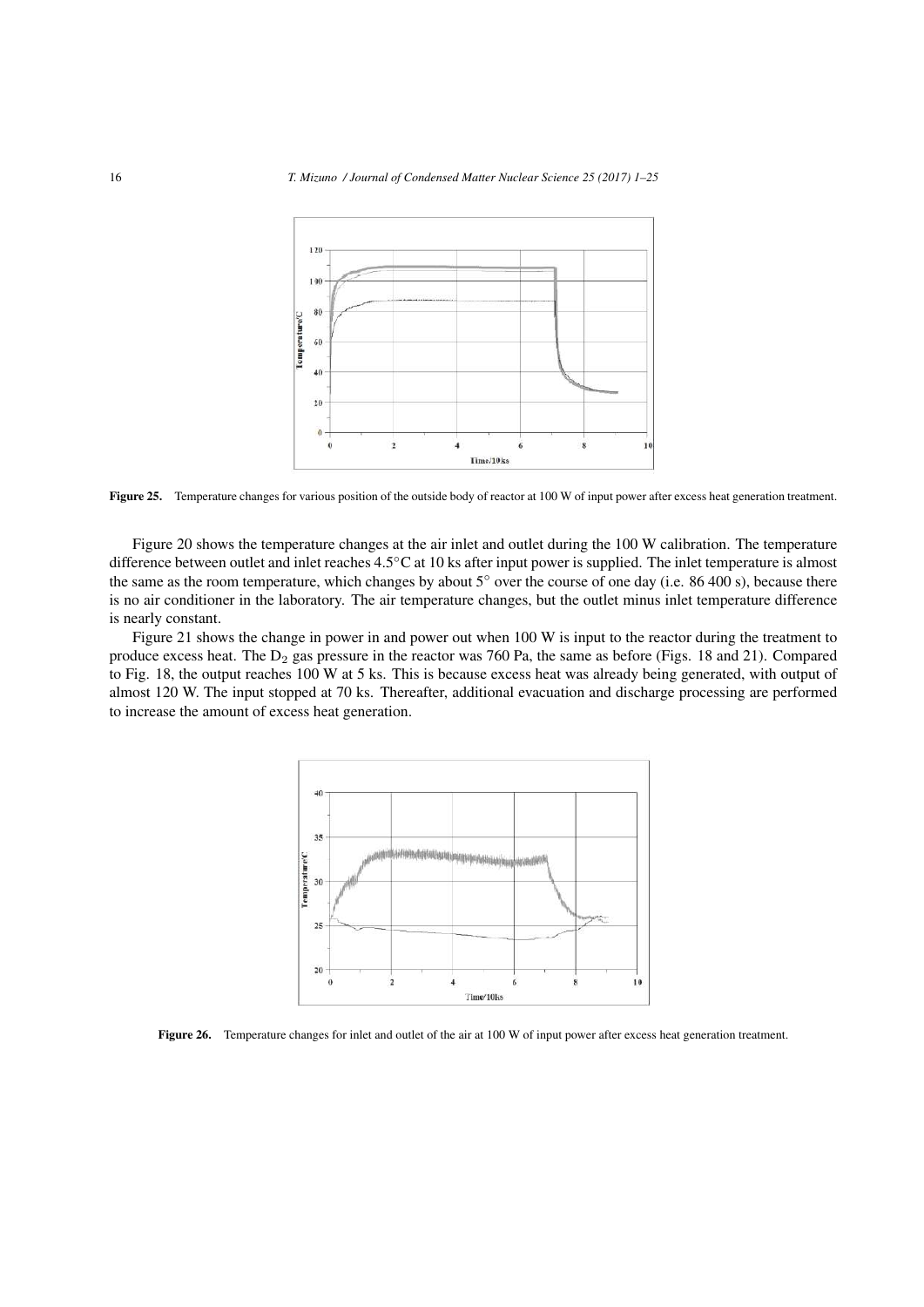

Figure 27. Change in output for calibration reactor.

Figure 22 shows the temperature change of reactor body over time. The temperature is 15*◦*C higher than before the treatment (as shown in Fig. 19).

Figure 23 shows the temperature changes at the air inlet and outlet. The temperature difference between the outlet and inlet reaches 5*◦*C at 10 ks after input power is supplied. The inlet temperature (i.e., room temperature), changes by few degrees during one day, but the outlet minus inlet temperature difference remains constant. The variation of the air inlet temperature is 0.2*◦*C, and the variation of the outlet temperature is about 0.5*◦*C. This is presumably because the amount of excess heat generation varies.

Figure 24 shows the change in power output when input of 100 W to the reactor during after the treatment for excess heat generation. The  $D_2$  gas pressure in the reactor was 760 Pa, the same as before (Figs. 18 and 21). Compared with



Figure 28. Change in output when input is changed to test reactor.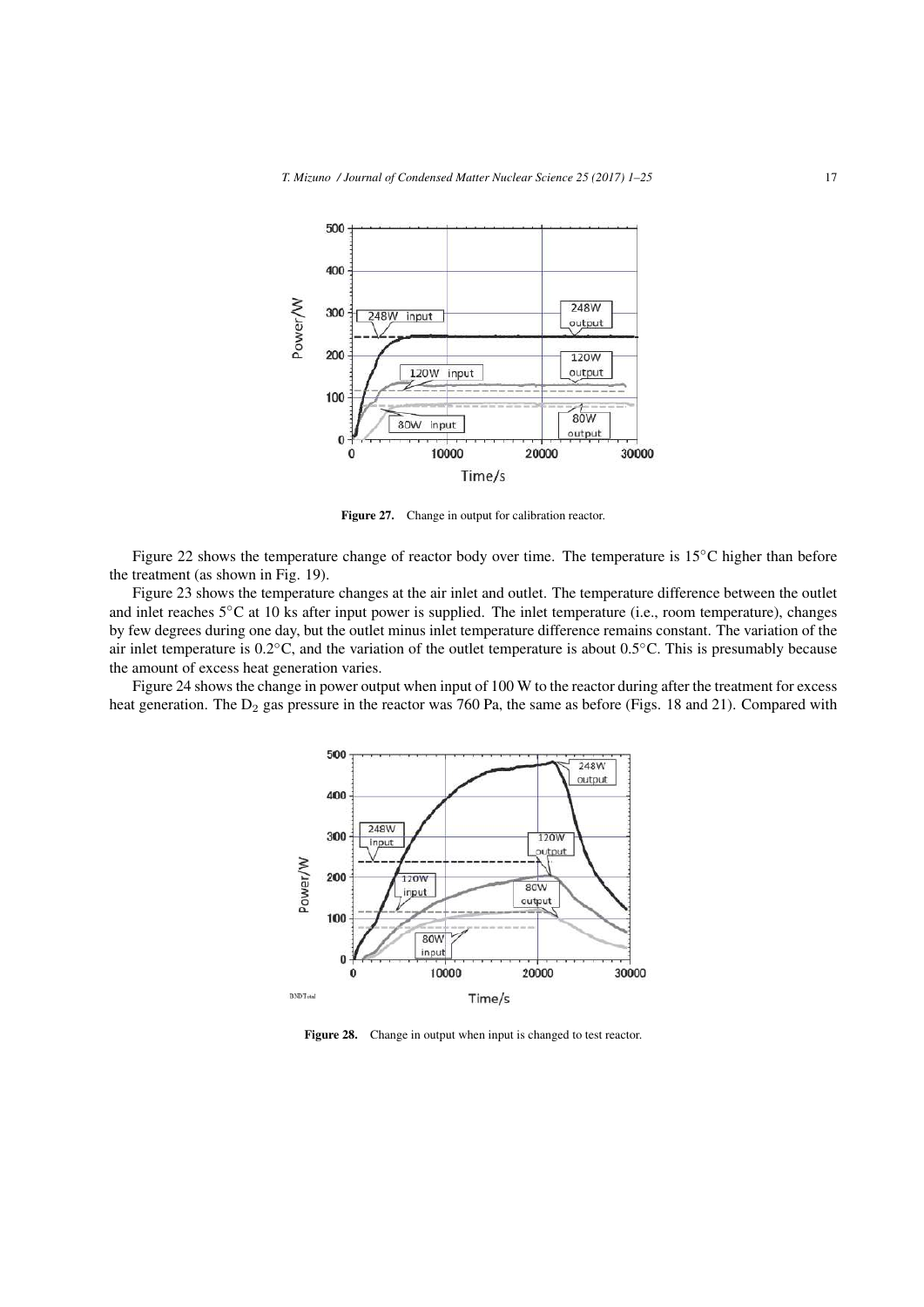Fig. 18, the output reaches 100 W at 10 ks. The excess heat was continuously generated, which shows the output power has increased to 180 W. The input power was stopped at 82 ks. The input heat was 100 W  $\times$  82.5 ks = 8.25 MJ, and the output heat was estimated as 15.19 MJ; thus, the output/input ratio was 1.841.

Figure 25 shows three position of temperature changes for outside body of reactor center and reverse side of the center, and 100 mm from the center of the reactor at 100 W of input power during excess heat generation treatment.

The temperature of the reactor body varies depending on the position. Nickel as a reactant is not present on the entire inner surface of the reactor. As can be seen from Fig. 1, the heater covers only the center portion of the reactor body. Therefore, the temperature varies from place to place in the reactor. The temperature is stable.

Figure 26 shows the temperature changes at the air inlet and outlet. The temperature difference between the outlet and inlet reaches 9*◦*C at 20 ks after input began. The inlet temperature changes by 3*◦*C over the course of 1 day, but the temperature difference between the outlet and inlet is constant. The changing of the air inlet temperature is 0.1*◦*C, and the changing of the outlet temperature is about 0.5*◦*C. This presumes that the amount of excess heat generation is stable.

The calibration test by the control reactor were performed at three input power levels. Figure 27 shows the output power of the control reactor for the input of 80 W, 120 W and 248 W. The output power is confirmed to be the same as input power.

The results of same inputs to the test reactor are shown in Fig. 28. These tests behave differently from the calibration test. The output increases with time. For example, 248 W input is made for 22 ks, the power output reaches 480 W and the Out/In ratio reaches 1.953. The generated power reaches two times input power.

The results of the calibration reactor and the heat generation test by vacuum reactor is shown in Fig. 29. The horizontal axis represents the input power, and the vertical axis represents the value obtained by subtracting the input power from the measured value, that is, the excess power (*Wex*). The black rectangle mark is the result of the control reactor. As the input increases, the amount of radiation loss due to the temperature rise increases, and the output power becomes lower than the input. As a result, this excess is negative. When there is no deuterium gas (vacuum: indicated by triangle mark) in the reactor indicated by the same results line, the power balance is zero. Given the expected



Figure 29. Comparison of several test for various interior reactor conditions.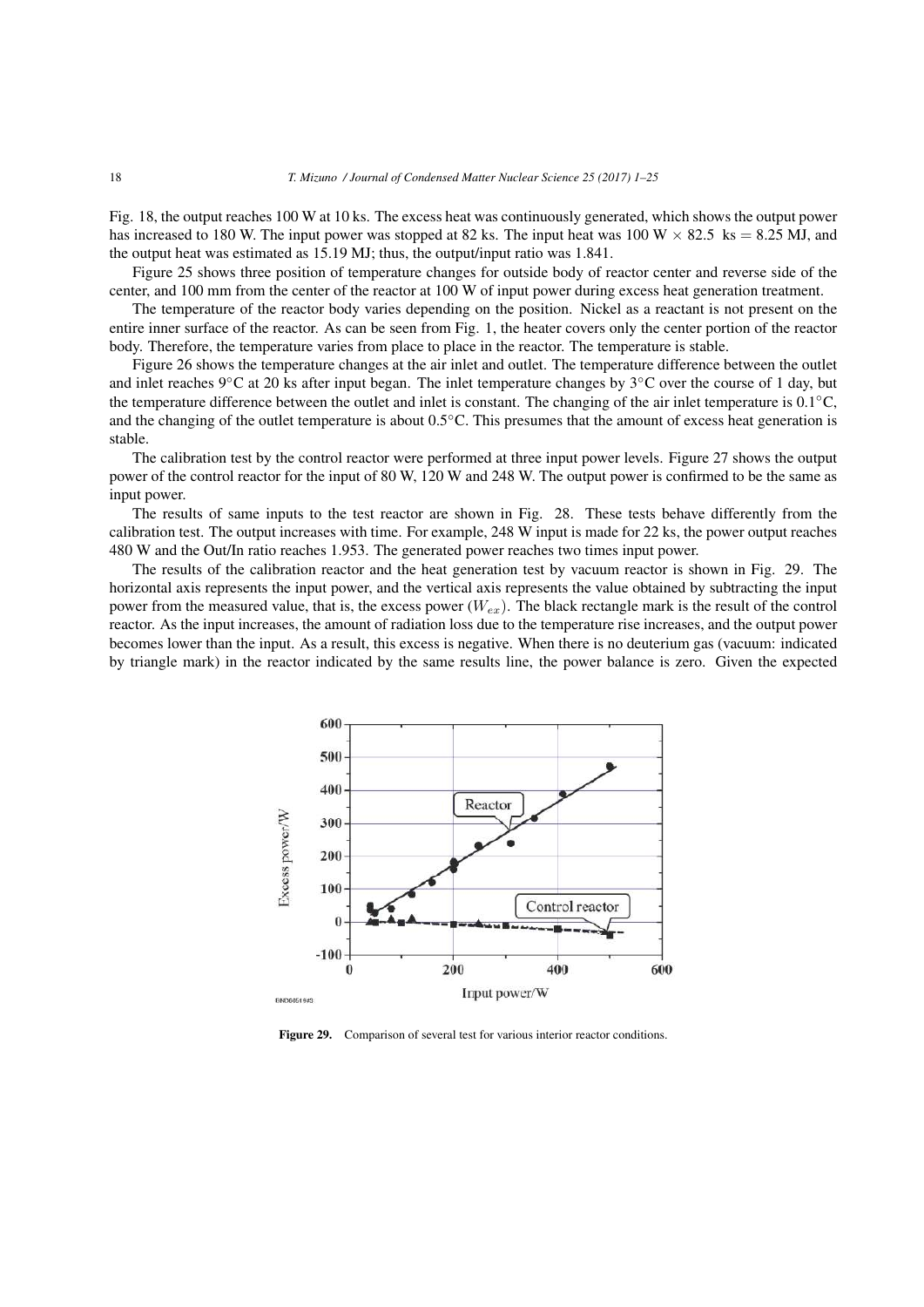

Figure 30. Relationship between excess power and reactor temperature.

losses, a balance of zero indicates slight excess power. This slight excess power is presumed to have been generated by deuterium gas remaining in the reactor. In the excess power generation test indicated by the black circle mark, the reactor body temperature rises as input increases, and as a result, the excess power increases. In this test, excess power is 160 W at 200 W of input power and it increases to 480 W at 500 W of input power.

The relationship between excess power (*Wex*) and reactor temperature is shown in Fig. 30. The excess power increases with the temperature rise of the reactor. For example, the excess power is 100 W at 100*◦*C, 315 W at 200*◦*C, and 480 W at 250*◦*C. Excess power of 10 W and 20 W was generated even when the reactor was near room temperature.

## 3.2. Observation of reacting metal

SEM observation of nickel surfaces before and after treatment are shown in Figs. 31 and 32. The surface roughness after processing is remarkable, and its size is not uniform. The particle size was distributed in the range of several tens to 0.001 m*µ*.

The distribution of Pd on the nickel surface after treatment is shown in Fig. 33. In this photograph, it is indicated



Figure 31. SEM photo of Ni reactant before treatment.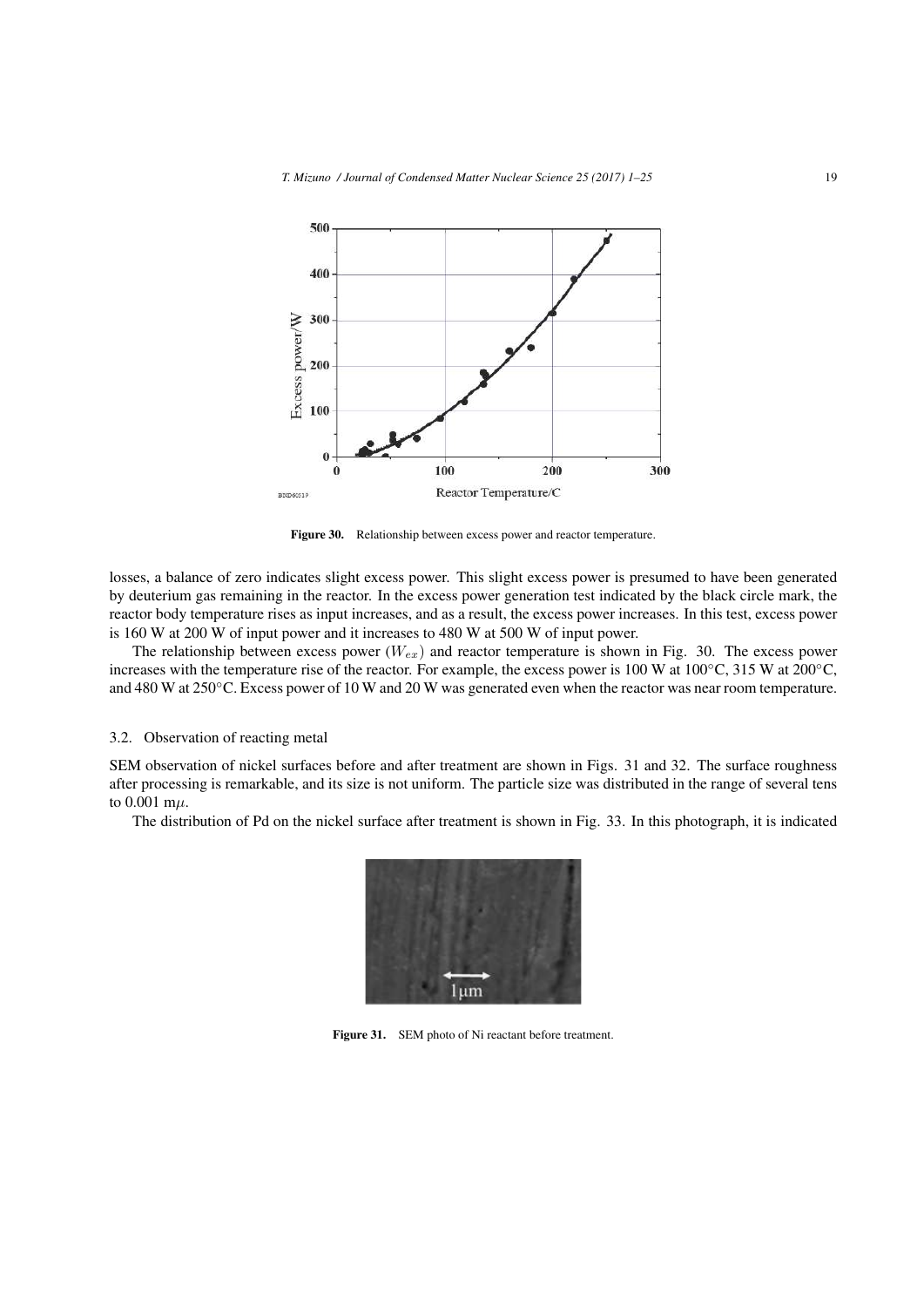

Figure 32. SEM photo of Ni reactant after treatment.

by purple dots. It is almost uniformly distributed. With unprocessed nickel, it is impossible to generate excess heat at all. However, if the surface is covered with particles and further Pd is present on the surface, excess heat is easily generated. The smaller the particles are, and the more Pd is uniformly present, the more the excess heat is generated.

Figure 34 shows the distribution of oxygen after treatment of Ni reacting metal. There is no oxygen observed. When such oxide film, nitride film or carbon are present in large amounts, it is difficult to generate excess heat. Removing impurities completely from reactant metal is one of the important conditions for successful excess heat generation.

Figure 35 shows a SEM image of the nickel mesh after generating 10<sup>9</sup> J of excess heat. Many cracks and peeled parts on the metal surface are observed.

Figure 36 is an enlarged photograph of the sample in Fig. 35. Many granular precipitates are observed on the surface.

Figures 37–39 show the distribution of oxygen, carbon, and nitrogen, respectively. These elements are widely present on the nickel wire surface. In particular, it can be seen that a large amount of carbon is present. It is possible these elements were originally present inside the reactor. However, it is clear that these elements increase on the electrode surface as the excess heat increases.



Figure 33. SEM photo of Pd distribution after excess heat generation.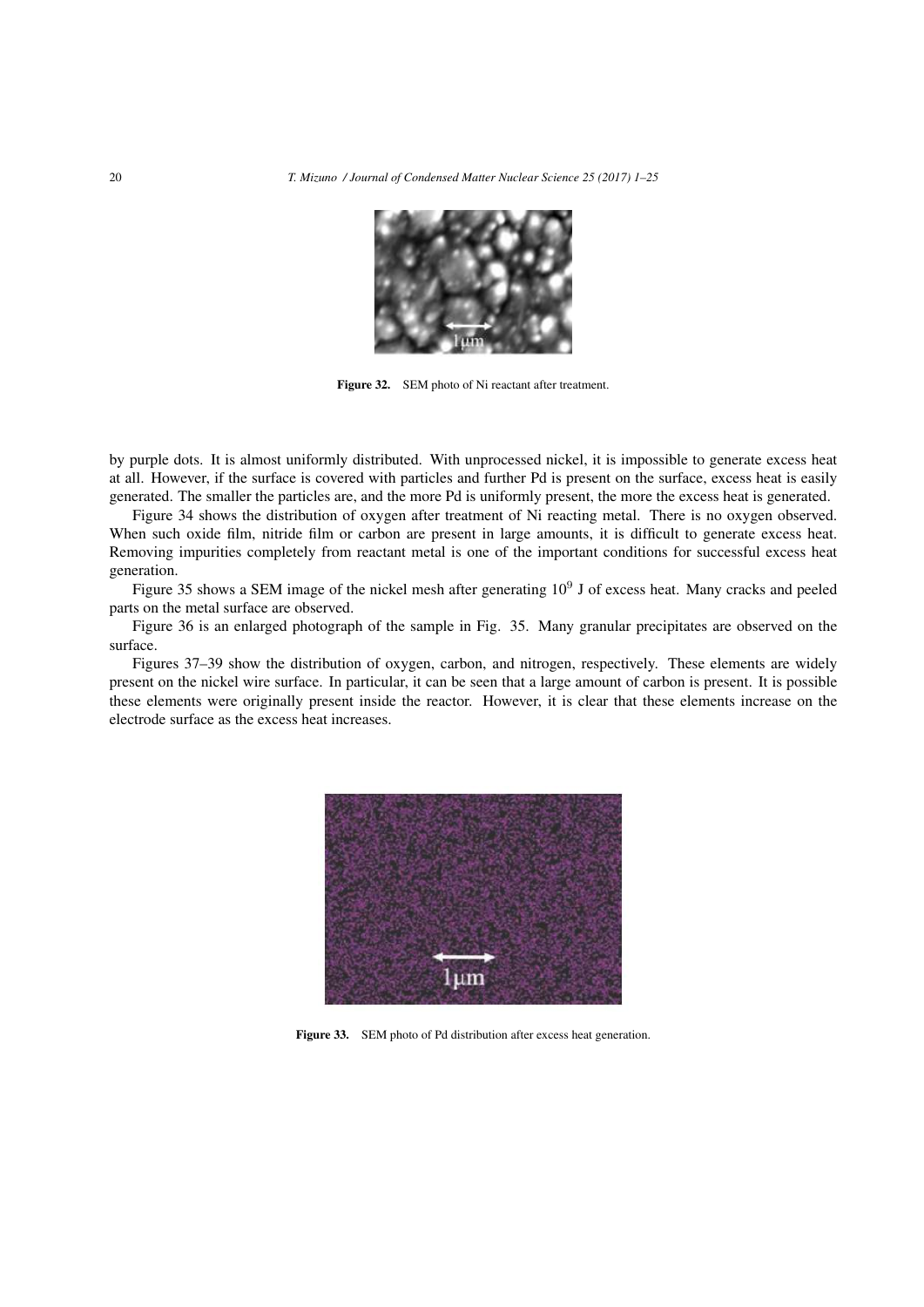

Figure 34. SEM photo of Oxygen distribution after excess heat generation.

#### 4. Discussion

When the temperature of the reactor  $(T_r)$  is expressed as the reciprocal of the absolute temperature, as shown in Fig. 40, the excess heat relationship is linear. We speculate that the excess heat would reach the order of kilowatts at  $1/T_r = 0.001$ , i.e. at  $T_r$  of approximately 700<sup>°</sup>C. We confirmed that the excess heat increases exponentially with reactor temperature. The reaction activation energy *E*<sup>a</sup> was calculated on the basis of the linear region between 100 and 523*◦*C in Fig. 40 to be 0.165 eV/K/atom.

A test with this reactor lasts almost 30 days. Typical excess heat during the time is estimated as 300 W. Total energy is thus  $\sim$ 2.6 × 10<sup>8</sup> J. The amount of D<sub>2</sub> used was 20 cm<sup>3</sup> STP. Assuming that the reaction is D+D fusion, and assuming that all gases react, the amount of gas required to generate this much energy is approximately  $12 \text{ cm}^3$ STP. Although this is a very rough calculation, this value coincides with the amount of gas consumed. Granted, this calculation is totally speculation, and there more data is needed to confirm it and to infer the reason for it.

To confirm the anomalous heat generation of the deuterium–metal system, complex thermal factors were narrowed



Figure 35. SEM photo of Ni wire after excess heat generation.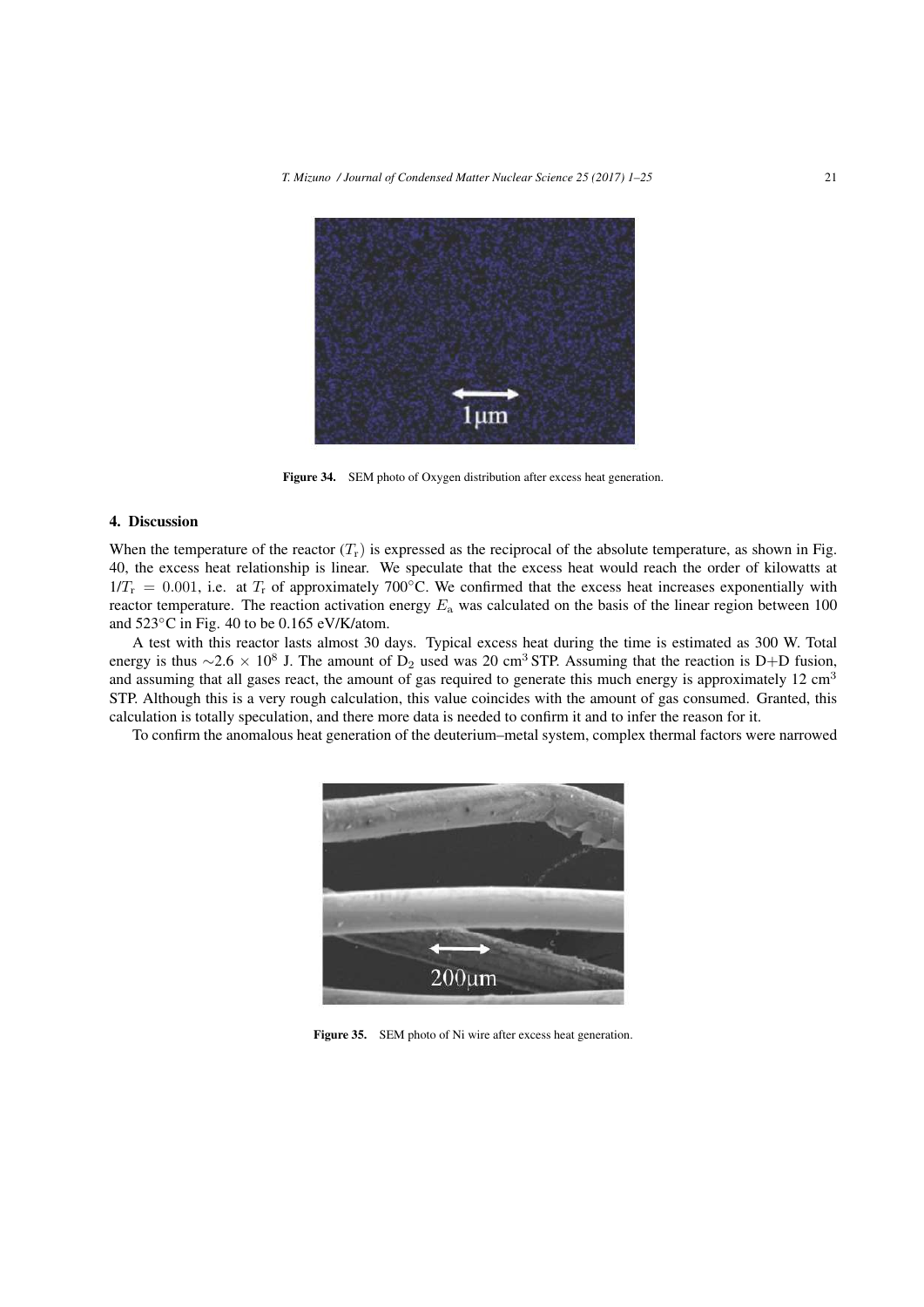

Figure 36. SEM photo enlarged photo 35.

down to two simple factors and analyzed. As a result, we confirmed the occurrence of the anomalous reaction. Factors for thermal analysis are required to change the amount of heat depending on the input power, the amount of flowing air, and the air inlet and outlet temperatures. On the basis of this thermal analysis and the results presented in this work, we presume that the method necessary for anomalous heat generation is as follows:

- (1) Activation of the sample surface to make a fine structure, and addition of surface modification metal.
- (2) Cover the surface with activated deuteride.
- (3) Removal of impurities in the gas.
- (4) Control of the reactor temperature and the deuterium gas pressure.

Activation of the metal surface, that is, removal of the oxide, nitride, and carbide layers, is particularly important. Heating and discharge treatment in deuterium gas is an effective method of activating the metal surface. The use of



Figure 37. SEM photo of oxygen distribution.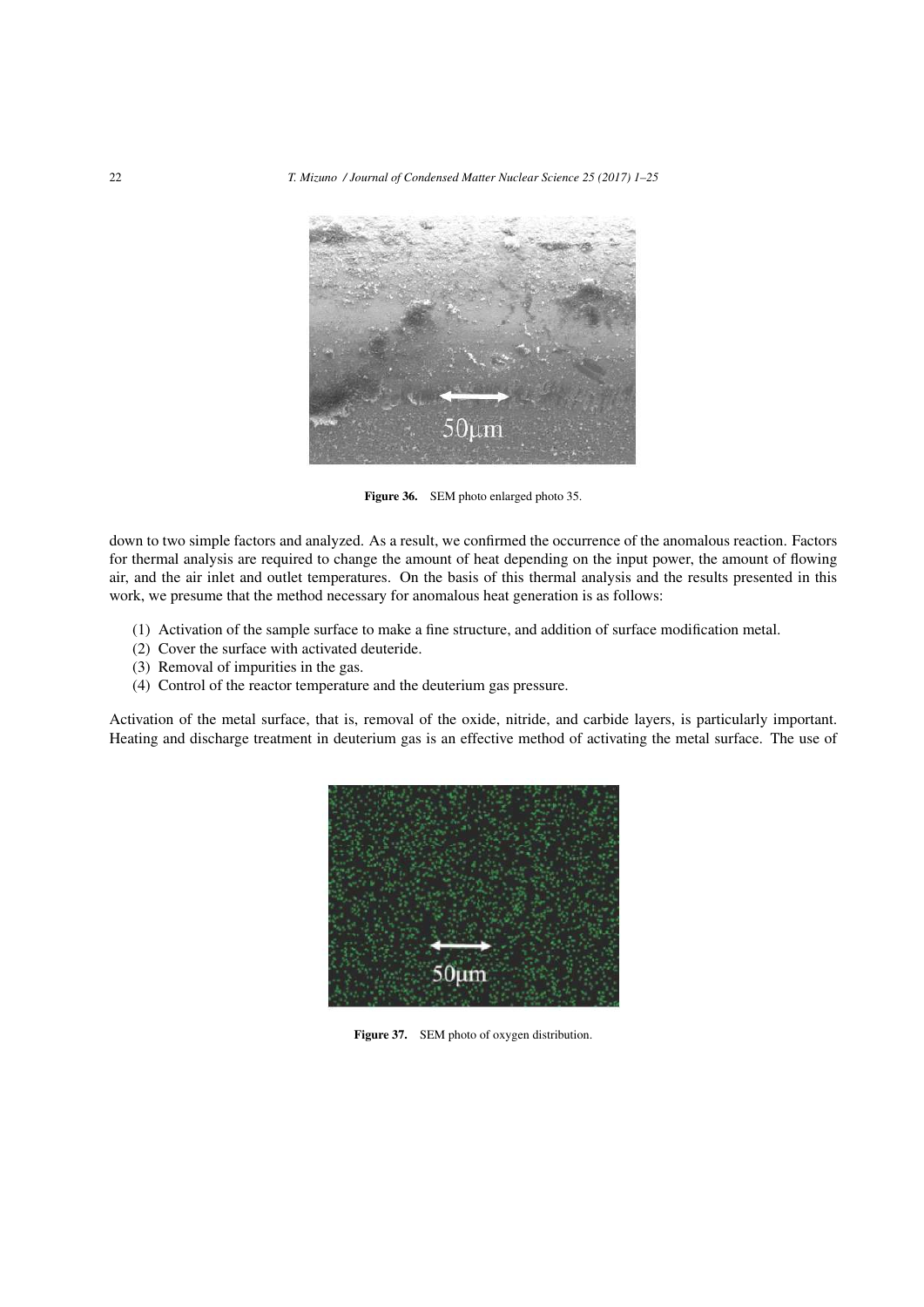

Figure 38. SEM photo of carbon distribution.

highly pure gas and the thorough removal of released gas during the surface treatment are also important. After a reaction metal sample has been fabricated, the activation treatment, where the sample is maintained under a hydrogen gas atmosphere at high temperatures, dissociates deuterium molecules into atomic deuterium on the metal surface, and the amount of dissociated deuterium increases with increasing treatment time. The presence of this atomic deuterium is presumed to be a necessary condition for excess heat. The occurrence of excess heat depends on the temperature, and it is at least on the order of a hundred watts. The excess heat calculated on the basis of the assumption that the reactant was nickel was several 10 W/g and was  $1-10$  W/cm<sup>2</sup>.

## Appendix A

In 2017, we developed a new, simplified method of preparing the electrode material that produces higher heat with better reproducibility. It includes the following steps.

Using 180 mesh nickel.



Figure 39. SEM photo of nitrogen distribution.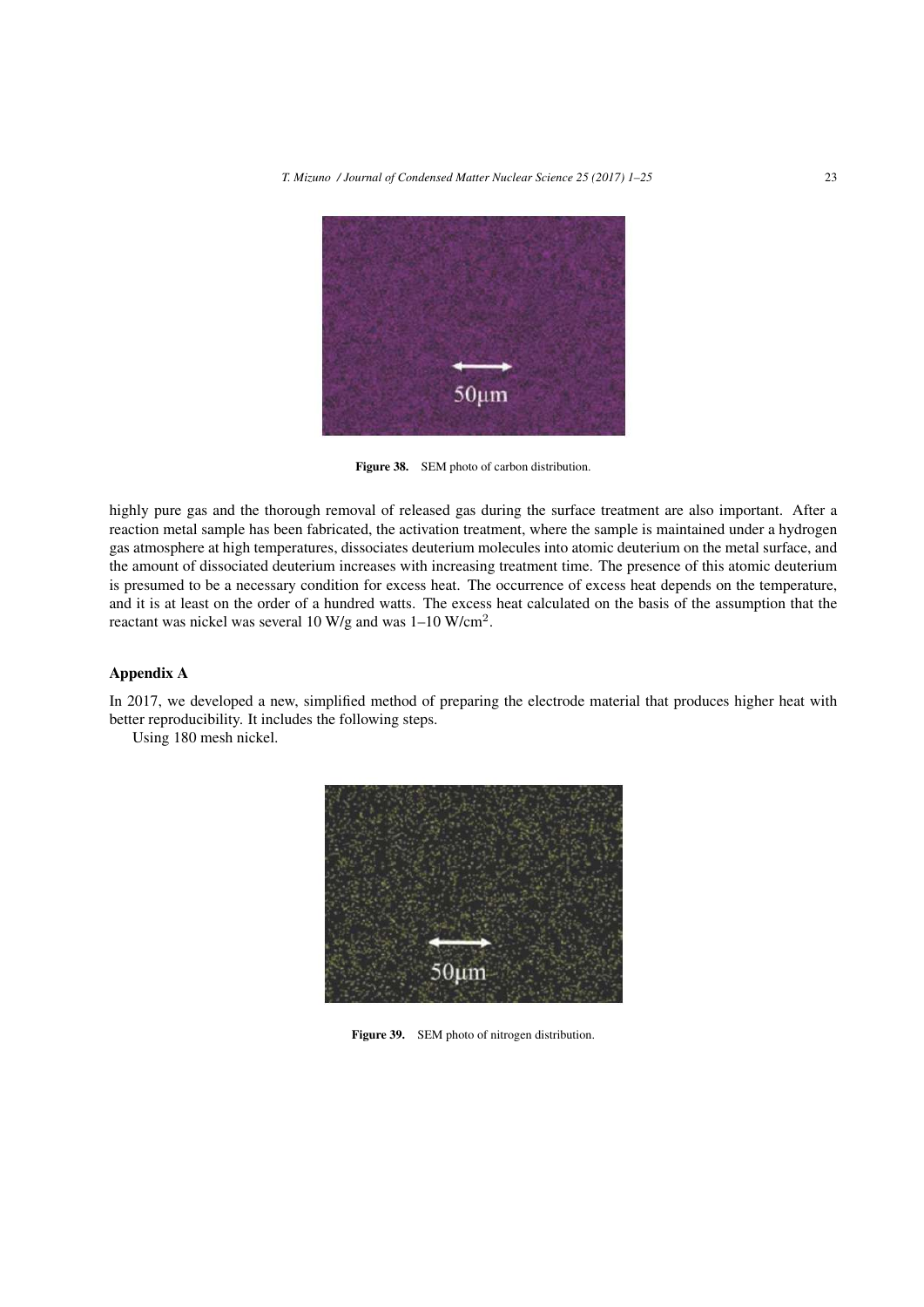

Figure 40. Relationship between excess heat and the inverse of the absolute temperature T**r** of the reactor.

- (1) Polish the mesh surface with grade 500 emery paper, and then with grade 1000 paper.
- (2) Wash the surface with hot water. Detergents and the like should be avoided because they may contaminate the surface.
- (3) Rub the surface with pure palladium. The palladium will adhere to the mesh. Alternatively, the palladium can be plated onto the mesh (plating solution: Tanaka Inc., PDMO2LB). This is the key step. In an industrial process, a similar material might be fabricated by some other method such as Nano-sintering.
- (4) Place the mesh in the reactor. Evacuate to degas the mesh.
- (5) Leaving the sample in the vacuum, additional degassing is performed by raising the temperature in stages to 100, 200 and 300*◦*C.
- (6) Introduce  $D_2$  or  $H_2$  gas at 100–700 Pa, and lower the temperature to room temperature to absorb the gas.

We have tested a Pd on a pure Ni surface. We are currently testing with this method. We will describe these results in more detail after enough results have been obtained. In this paper we described only about heat generation. We also analyze neutrons, gamma rays, transmutation, gas analysis and gas isotope analysis. We mainly analyze the correlation between these results and heat. We are preparing to publish a paper on these results.

We believe other metals might be substituted for Pd on Ni, and they might perform better. Pt might be a good candidate.

#### Acknowledgments

Special thanks are extended to David Nagel for kindly reviewing our manuscript. We also thank Steve Krivit, Dewey Weaver, Hideki Yoshino and Jed Rothwell for support of this study. The author is also grateful for support from the late John O'M Bockris and the late Richard Oriani.

#### References

[1] M. Fleischmann, S. Pons and M. Hawkins, *J. Electroanal. Chem.* 261 (1989) 301.